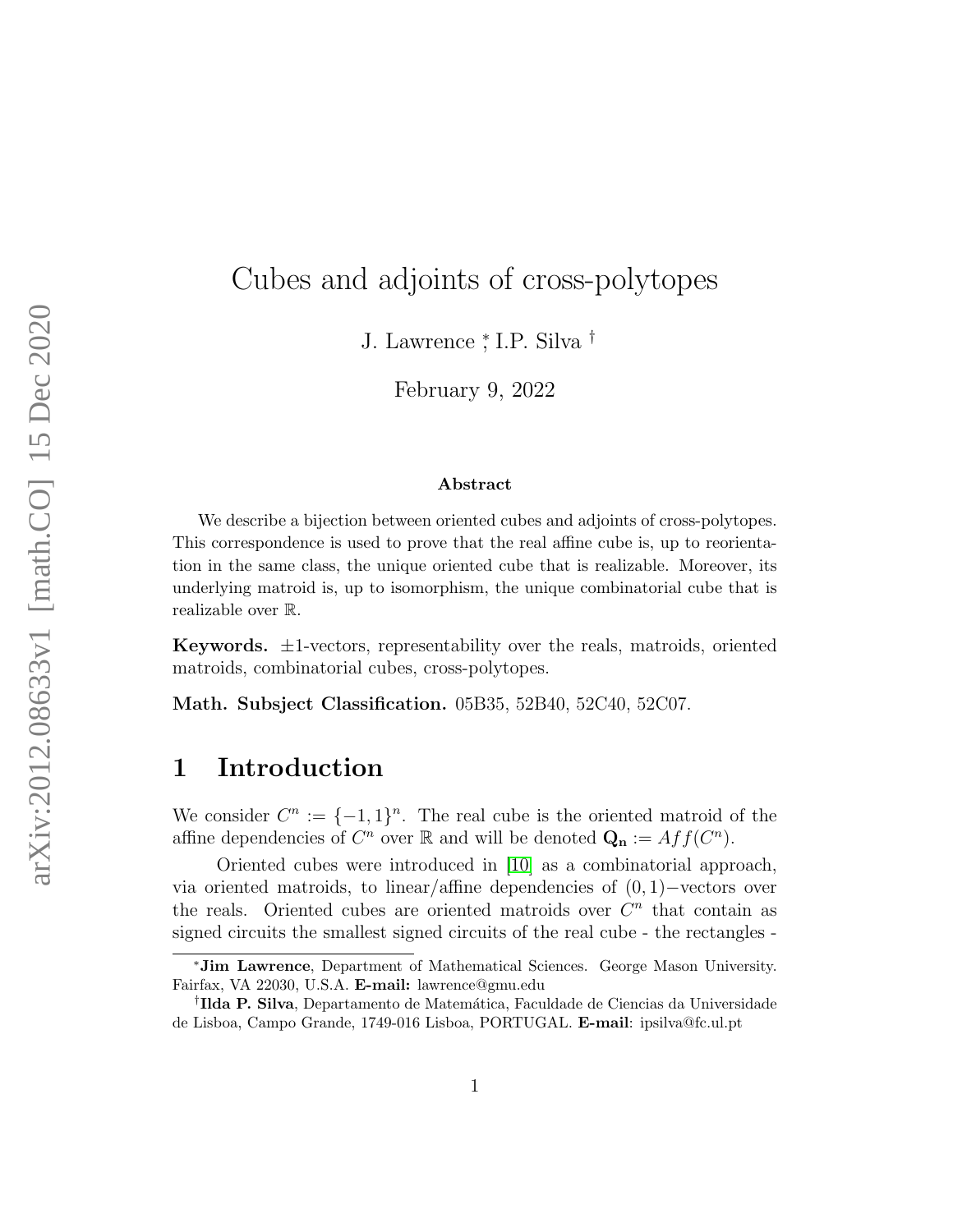and as signed cocircuits the smallest signed cocircuits of the real cube, the signed cocircuits complementary to the facets and to the skew facets.

So far the real cube is the unique known example of an oriented cube. The unicity of the real cube would mean a purely combinatorial characterization of the linear and affine dependencies *over the reals* of the  $\pm 1$  vectors.

We point out that results of E. Mayhew et al. [\[8\]](#page-22-1), see also [\[4\]](#page-22-2), prove that characterizing real representability/orientability of matroids in terms of excluded minors would be esssentially useless.

The cross-polytope,  $O_n$ , is the oriented matroid of the affine dependencies of the set  $E = \{e_1, \ldots, e_n\} \cup \{-e_1, \ldots, -e_n\}$  of points of  $\mathbb{R}^n$ , where  $e_i := i-th$  vector of the canonical basis of  $\mathbb{R}^n$ . The cross-polytope is a polytope obtained by a sequence of series extensions of a point with n-elements. It is a graphic matroid. In this paper we describe the relationship between combinatorial cubes and adjoints of the cross-polytope. The main results are: Theorem 3.1 to 3.3.

Roughly speaking, Theorem 3.1 identifies oriented cubes and adjoints of the cross-polytope. Theorems 3.2. and 3.3 establish that the real cube is, up to isomorphism, the unique cube whose underlying matroid is representable over  $\mathbb R$  and whose orientation is representable over  $\mathbb R$ .

The results are organized in two sections. The next section, section 2, is devoted to general properties of the adjoints and the extension lattice of the cross-polytope. The main result is Theorem 2.1 which yelds that, up to isomorphism  $O_n$  has a unique representable adjoint. A concise description of this canonical adjoint of the cross-polytope is given in Proposition 2.1. Section 3 is used in the proof of the main Theorems.

We assume that the reader is acquainted with matroids and oriented matroids. We suggest [\[9\]](#page-22-3) as a reference for matroid theory and [\[2\]](#page-21-0) for oriented matroids.

We shall be using oriented matroid standard definitions and notation of [\[2\]](#page-21-0).

**Notation.** Given a set E, signed subsets or sign vectors,  $X \in \{+, -, 0\}^E$ , of E will be denoted as ordered pairs  $X = (X^+, X^-)$  where  $X^+ := \{e \in E :$  $X(e) = +\}, X^- := \{e \in E : X(e) = -\}$  and  $X^0 := \{e \in E : X(e) = 0\}.$  The support of X is  $\underline{X} = X^+ \cup X^-$  and X is said to be a signed set complementary to  $X^0$ .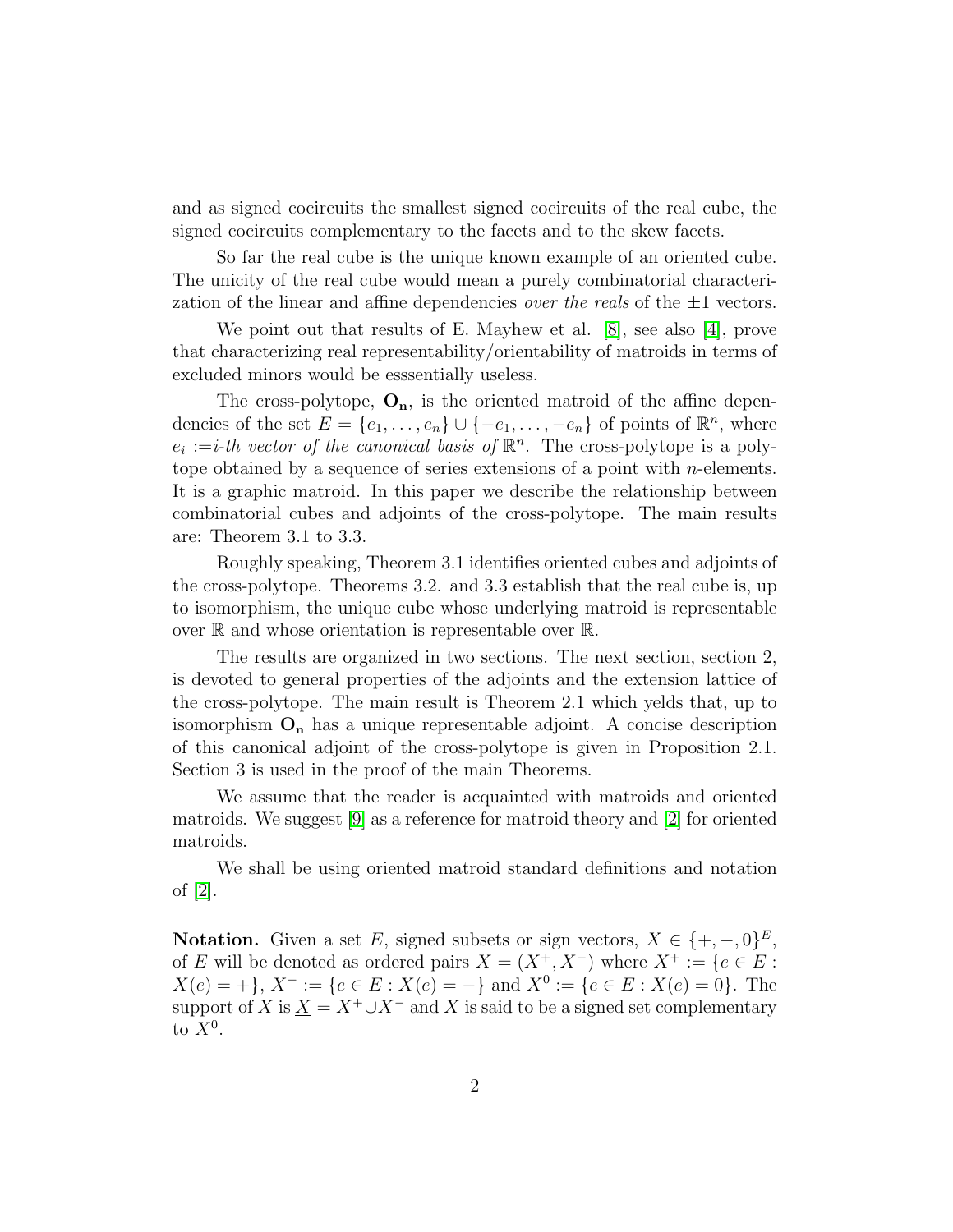For every  $A \subseteq E$ ,  $X(A)$  denotes the restriction of X to A.

Given an oriented matroid  $\mathcal{M} = \mathcal{M}(E)$ , its underlying matroid will be denoted  $M$ .

Given  $E \subset \mathbb{R}^n$ ,  $\mathcal{L}in(E)$  and  $\mathcal{A}ff(E)$ , denote, respectively, the oriented matroids of the linear and of the affine dependencies of  $E$  over  $\mathbb{R}$ .

# 2 cross-polytopes and their adjoints

#### 2.1 The oriented matroid  $O_n$

The n-cross-polytope, denoted  $O_n$ , is the oriented matroid of affine dependencies of the set of 2n-points of the real affine space defined by  $E :=$  $\{e_1, \ldots, e_n\} \cup \{-e_1, \ldots, -e_n\}$  where  $e_i := i$ -th vector of the canonical basis of  $\mathbb{R}^n$ .

In order to describe explicitly this oriented matroid  $O_n$  we need some notation.

We denote by [n] the set  $[n] := \{1, ..., n\}$  and by  $[n] := \{1', ..., n'\}$ a copy of  $[n]$ . Subsets of  $[n]$  will be denoted  $A, B, \ldots$  and subsets  $[n]'$  by  $A', B', \ldots$ 

For every subset  $A \subseteq [n]$ , the set  $A' := \{i' : i \in A\}$  is the corresponding subset of  $[n]'$ . For every subset  $A' \subseteq [n]'$ , the set  $A := \{i : i' \in A'\}$  is the corresponding subset of  $[n]$ .

**Definition 2.1** The n-cross-polytope is the oriented matroid  $\mathbf{O}_n = O_n((n] \cup$  $[n]$ ,  $\mathcal{C}$ ) whose family of *signed circuits*  $\mathcal{C}$  is defined as:

(C). 
$$
\mathcal{C} = \{ \pm R_{ij} = (\{i, j\}, \{i', j'\}) \mid 1 < i < j < n \}.
$$

 $O_n$  is an oriented matroid of rank  $n+1$ . Its *hyperplanes* are the subsets of  $[n] \cup [n]'$  of the following two types:

type 1) the LV-facets  $H_A = A \cup ([n] \setminus A)'$ ,  $A \subseteq [n]$ . type 2) the interior hyperplanes  $H_{ii'} = ([n] \setminus i) \cup ([n]' \setminus i'), i = 1, \ldots n.$ 

The family  $\mathcal D$  of *signed cocircuits* of  $O_n$  are the following signed subsets on  $[n] \cup [n]'$ , the complements of the two types of hyperplanes: type 1) the positive set  $X_{A'} = ((n] \setminus A) \cup A', \emptyset)$  and its opposite, for every  $A \subset [n]$ .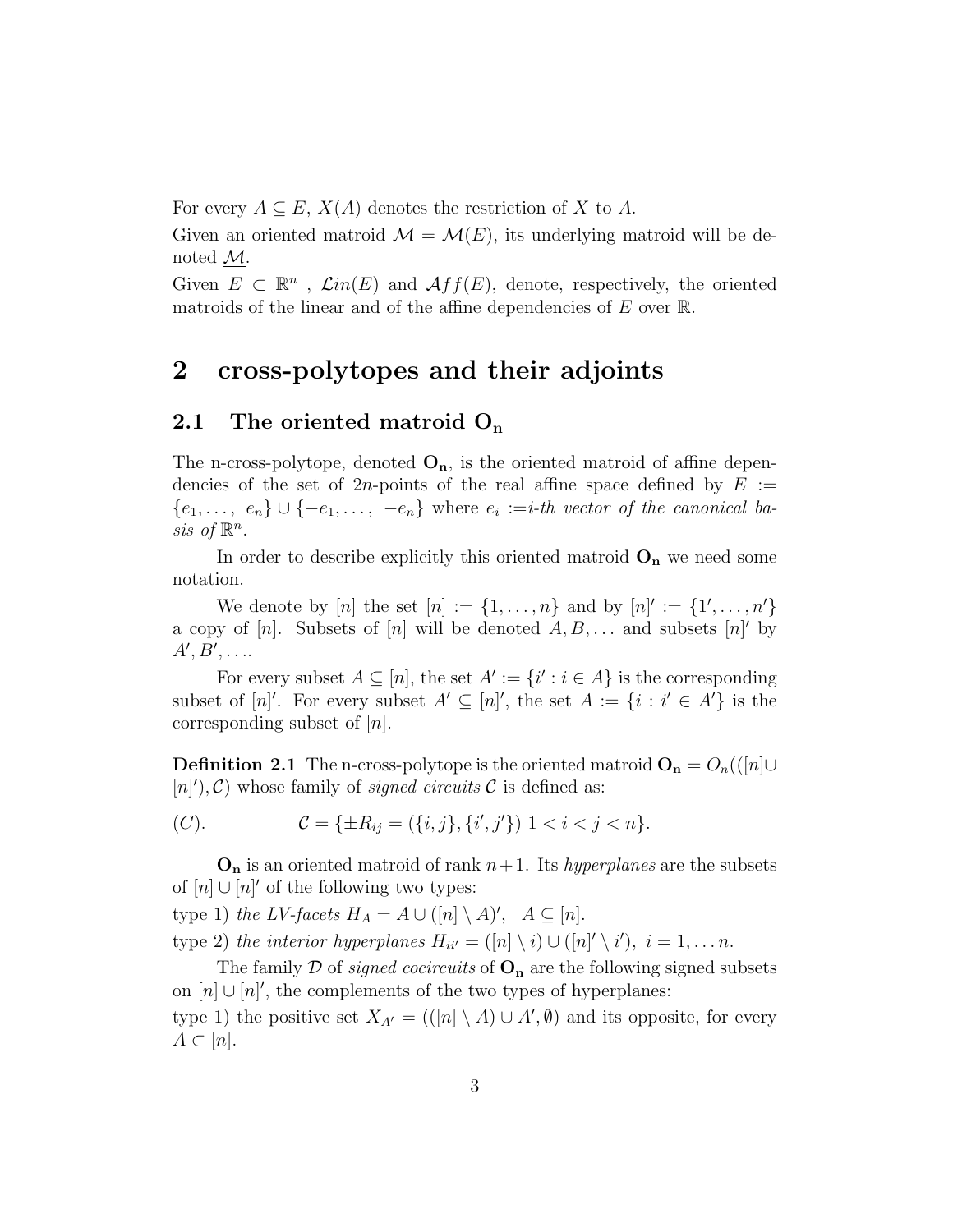type 2)  $Y_i = (\{i\}, \{i'\})$  and its opposite, for every  $i \in [n]$ .

(CC) 
$$
\mathcal{D} := {\pm Y_i}_{i \in [n]} \cup {\pm X_{A'}}_{A \subseteq [n]}
$$

Actually, the oriented matroid  $O_n$  is a graphic matroid and therefore it has a unique class of orientations [\[3\]](#page-21-1).

# 2.2 The canonical adjoint  $\tilde{\text{O}}_{\text{n}}$  of  $\text{O}_{\text{n}}$

Let  $\mathcal{M} = (E, \mathcal{D})$ , be an oriented matroid and  $\mathcal D$  its family of signed cocircuits. The adjoints and the extension lattice of  $M$  are usually described in terms of signed vectors over a subset  $\mathcal{D}_1 \subseteq \mathcal{D}$  satisfying the condition:  $\mathcal{D} = \mathcal{D}_1 \oplus -\mathcal{D}_1$ (see [\[2\]](#page-21-0) for the general definitions).

We describe and consider adjoints and the extension lattice of the crosspolytope with respect to the family  $\mathcal{D}_1$  defined by:

$$
\mathcal{D}_1 := \{Y_i\}_{i \in [n]} \cup \{X_{A'}\}_{A \subseteq [n]}
$$

An *(oriented)* adjoint of  $O_n$ , with respect to  $\mathcal{D}_1$ , is an oriented matroid  $\tilde{\mathcal{M}} = \tilde{\mathcal{M}}(\mathcal{D}_1)$ , over the set  $\mathcal{D}_1$ , satisfying the following two conditions:

(1)  $r(\tilde{\mathcal{M}}(\mathcal{D}_1)) = r(\mathbf{O}_n) = n + 1.$ 

(2) The family  $\tilde{\mathcal{D}}$  of signed cocircuits of  $\tilde{\mathcal{M}}$  contains the following 2n signed subsets of  $\mathcal{D}_1$ :

 $\tilde{\mathcal{X}}[i] = (\{X_{A}\}_{A\subseteq[n]\setminus i} \cup Y_i, \emptyset), \ \forall \ i \in [n] \text{ and }$  $\tilde{\mathcal{X}}[i'] = (\{X_{A' \cup i'}\}_{A \subseteq [n] \setminus i}, Y_i), \ \forall \ i' \in [n]'$ .

**Remark.** In what follows we shall denote by  $\tilde{Y}, \tilde{H}_i, \tilde{H}_{i'}$  the following subsets of  $\mathcal{D}_1$ :

$$
\tilde{Y} := \{Y_1, \ldots, Y_n\}, \tilde{H}_i := \mathcal{X}[i]^0 = \{X_{A'+i'}\}_{A \subseteq [n] \setminus i} \cup (\tilde{Y} \setminus Y_i) \text{ and } \tilde{H}_{i'} := \mathcal{X}[i']^0 = \{X_{A'}\}_{A \subseteq [n] \setminus i} \cup (\tilde{Y} \setminus Y_i).
$$

By definition of adjoint  $\tilde{H}_i$  and  $\tilde{H}_{i'}$  are hyperplanes of every adjoint. Actually (Proposition 2.2.2)  $\tilde{Y}$  is also a hyperplane of every adjoint of  $O_n$ .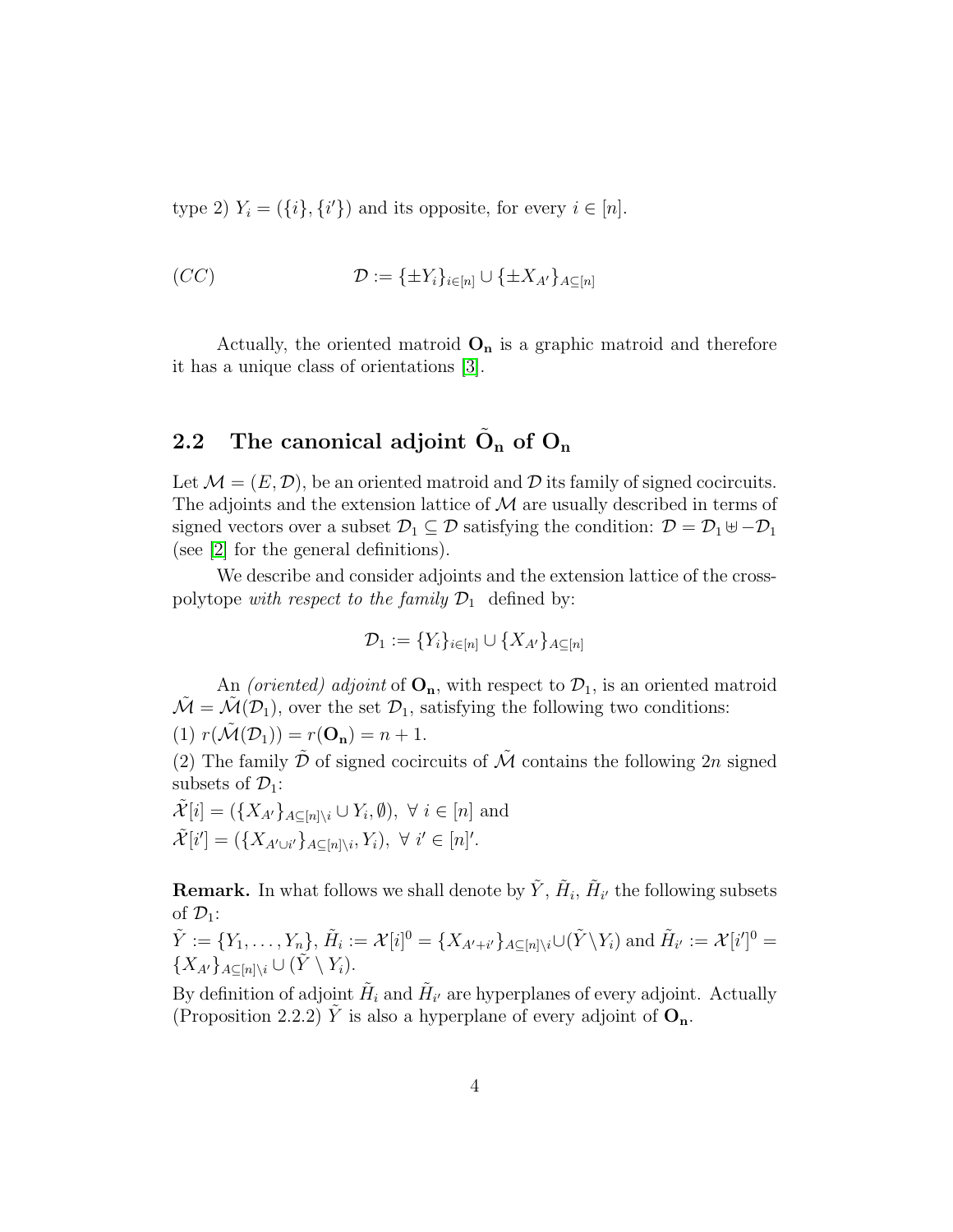The compositions of signed cocircuits  $\pm \tilde{X}[e], e \in [n] \cup [n']$  are the principal covectors of an(any) adjoint of  $O_n$ .

There are oriented matroids with no adjoint, however every realizable oriented matroid has at least one realizable adjoint.

Notice that in general, different realizations may produce non-isomorphic realizable adjoints.

We use the canonical realization of the cross-polytope to define a canonical adjoint of the cross-polytope. We then prove, Theorem 2.1, that, up to isomorphism, this is the unique realizable adjoint of  $O_n$ .

**Definition 2.2** ( Canonical representation of  $O_n$  and canonical adjoint  $\tilde{O}_n$ )

Let  $E_n = (e_1, \ldots, e_n)$  be the canonical basis of  $\mathbb{R}^n$  and consider the subsets  $V_n := \{(e_i, 1)\}_{i \in [n]}$  and  $V'_n := \{(-e_i, 1)\}_{i \in [n]}$  of  $\mathbb{R}^{n+1}$ . Clearly

$$
\mathbf{O_n} := Aff(E_n \cup -E_n) \simeq Lin(V_n \cup V'_n)
$$

The two types of hyperplanes of the oriented matroid  $Lin(V \cup V')$  are defined analytically by:

1) For every  $i = 1, ..., n$ ,  $H_{ii'} : (e_i, 0) \cdot (x, x_{n+1}) = 0$ .

2) For every  $A \subseteq [n]$ , denoting by  $v_A$  the vector of  $\mathbb{R}^n$  defined by  $v_A(i) =$  $-1$  for  $i \in A$  and  $v_A(i) = 1$  for  $i \in [n] \setminus A$ ,

 $H_A$ :  $(v_A, 1) \cdot (x, x_{n+1}) = 0.$ 

Consider  $\tilde{V} := \{(e_i, 0)\}_{i \in [n]} \cup \{(v_A, 1)\}_{A \subseteq [n]} \subseteq \mathbb{R}^{n+1}$ . Let  $f : \tilde{V} \longrightarrow$  $\mathcal{D}_1$  be the bijection defined by  $f((e_i, 0)) = Y_i$ ,  $\forall i \in [n]$  and  $f((v_A, 0)) =$  $X_{A'}$ ,  $\forall A' \subseteq [n]$ . The canonical adjoint  $\widetilde{\mathbf{O}}_{n} = \widetilde{\mathbf{O}}_{n}(\mathcal{D}_{1}),$  of  $\mathbf{O}_{n}$  with respect to  $\mathcal{D}_1$ , is the oriented matroid over  $\mathcal{D}_1$  obtained as image of  $Lin(V)$  by the correspondence f.

The next Proposition gives a useful characterizations of the canonical adjoint that will be used latter.

**Proposition 2.1** (Affine representations of  $\tilde{\mathbf{O}}_n$  of  $\mathbf{O}_n$ ) Let  $\tilde{\mathbf{O}}$  be the canonical adjoint of the cross-polytope  $O_n$  with respect to  $\mathcal{D}_1$ .

Let  $B = (y_1, \ldots, y_n, b)$  be an affine basis of  $\mathbb{R}^n$  with a distinguished vertex b. For every subset  $A \subseteq [n]$  denote by  $b_A := \frac{1}{|A|+1} (b + \sum_{i \in A} y_i)$  the barycenter of the face  $F_A := conv(b \cup \{y_i\}_{i \in A})$  of the simplex  $conv(B)$ .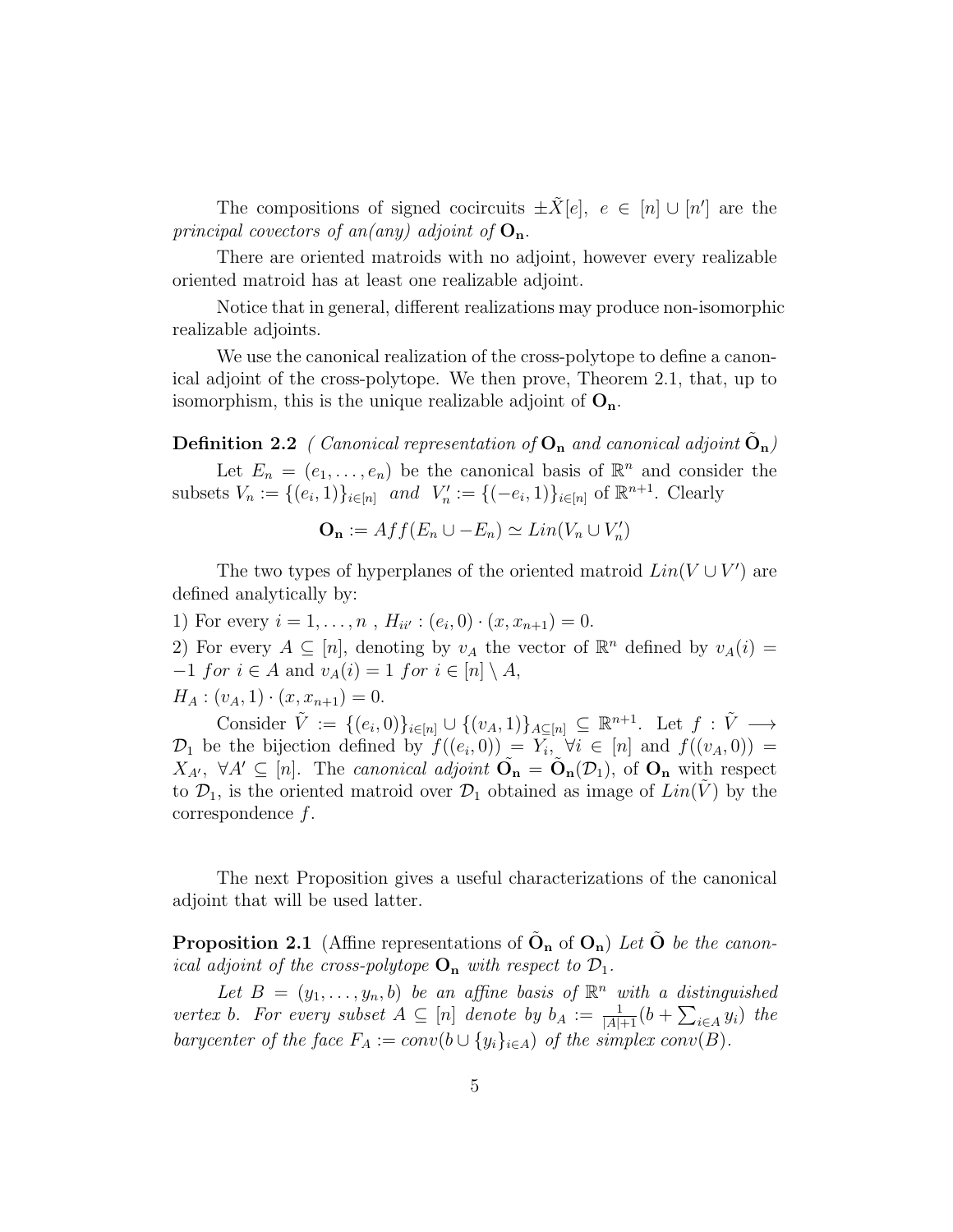1. The canonical adjoint  $\tilde{O}_n$  of  $O_n$  is isomorphic, via the correspondence  $f: \mathcal{D}_1 \longrightarrow \mathbb{R}^n$  defined by  $f(Y_i) = y_i$ ,  $f(X_{A'}) = b_{[n] \setminus A}$ , to the acyclic oriented matroid  $Aff(\{y_i\}_{i\in[n]} \cup \{b_A\}_{A\subseteq[n]})$ .

2. For every  $c \in int(conv(B))$  there is a unique affine representation  $f_c$ :  $\mathcal{D}_1 \longrightarrow \mathbb{R}^n$  of  $\tilde{\mathbf{O}_n}$  satisfying the following condition:

$$
f_c(y_i) = y_i
$$
,  $f_c(X_{[n]'}) = b$  and  $f_c(X_{\emptyset}) = c$ .

The representation  $f_c$  is extended to every  $X_{A'}$ ,  $A \subseteq [n]$ , defining  $f_c(X_A) =$  $S_A \cap F_{[n] \setminus A}$ , where  $F_{[n] \setminus A} := conv(\{y_i\}_{i \in [n] \setminus A} \cup b)$ , and  $S_A$  is the affine space of  $\mathbb{R}^n$  defined by  $S_A := aff(\{y_i\}_{i\in A} \cup c)$ .

We will denote by  $B(Y_1, \ldots, Y_n, X_{[n]})$  any affine representation of  $\tilde{\mathbf{O}_n}$ defined by an affine basis  $B = (y_1, \ldots, y_n, b)$  and any choice of the interior point  $c \in int(conv(B))$  that represents  $X_{\emptyset}$ 

**Proof.** Consider the canonical representation of  $\tilde{\mathbf{O}_n} \simeq Lin(\tilde{V})$  where  $\tilde{V} :=$  $\{(e_i, 0)\}_{i \in [n]} \cup \{(v_A, 1)\}_{A \subseteq [n]} \subseteq \mathbb{R}^{n+1}.$ 

1) To obtain a represention of  $\tilde{\mathbf{O}}_n$  described in 1), consider the hyperplane  $\tilde{H}$  of  $\mathbb{R}^{n+1}$  defined by:

$$
H: x_1 + \ldots + x_n + (n+2)x_{n+1} = 2.
$$

For every  $v \in \tilde{V}$  let  $v' := \lambda^+ v \cap \tilde{H}$  be the intersection of the positive halfline  $\lambda^+ v$ ,  $\lambda^+ \in \mathbb{R}^+$  with the hyperplane H. Consider

$$
\tilde{V}' := \{ v' \in H : \ v \in \mathcal{V} \}.
$$

By definition of  $\tilde{V}'$ ,  $\tilde{\mathbf{O}}_{\mathbf{n}} := Lin(\tilde{V}) \simeq Aff(\tilde{V}')$ .

We leave it to the reader to verify that the points  $y_i = (2e_i, 0) = \lambda^+(e_i, 0) \cap H$ and  $b = v'_{[n]} := (v_{[n]}, 1) = (-1_{[n]}, 1)$  form an affine basis of the hyperplane  $(H)$ and that for every  $A \subset [n]$ , the halfline  $\lambda^+(v_A, 1)$  intersects the hyperplane H in the point  $b_A = \frac{1}{n-|A|+1} (b + \sum_{i \in [n] \setminus A} y_i)$ , yelding the result.

2) To obtain a representation of  $\tilde{\mathbf{O}}_{\mathbf{n}}$  with  $c = \beta b + \sum_{i=1}^{\infty}$  $^{n} \alpha_{i} y_{i}$  with  $\beta, \alpha_{i} > 0$ and  $\beta + \sum_{i=1}^{\infty}$  $n_{\alpha_i} = 1$ , consider the hyperplane

$$
H_c: \ \alpha_1 x_1 + \ldots + \alpha_n x_n + (\beta + 1)x_{n+1} = 2\beta
$$

As before it is straightforward to prove that for every  $v \in V$  the positive halfline  $\lambda^+v$  intersects  $H_c$ . Taking  $B = (y_1, \ldots, y_n, b)$  with  $y_i = \frac{2\beta}{\alpha_i}$  $\frac{2\beta}{\alpha_i}e_i, i=$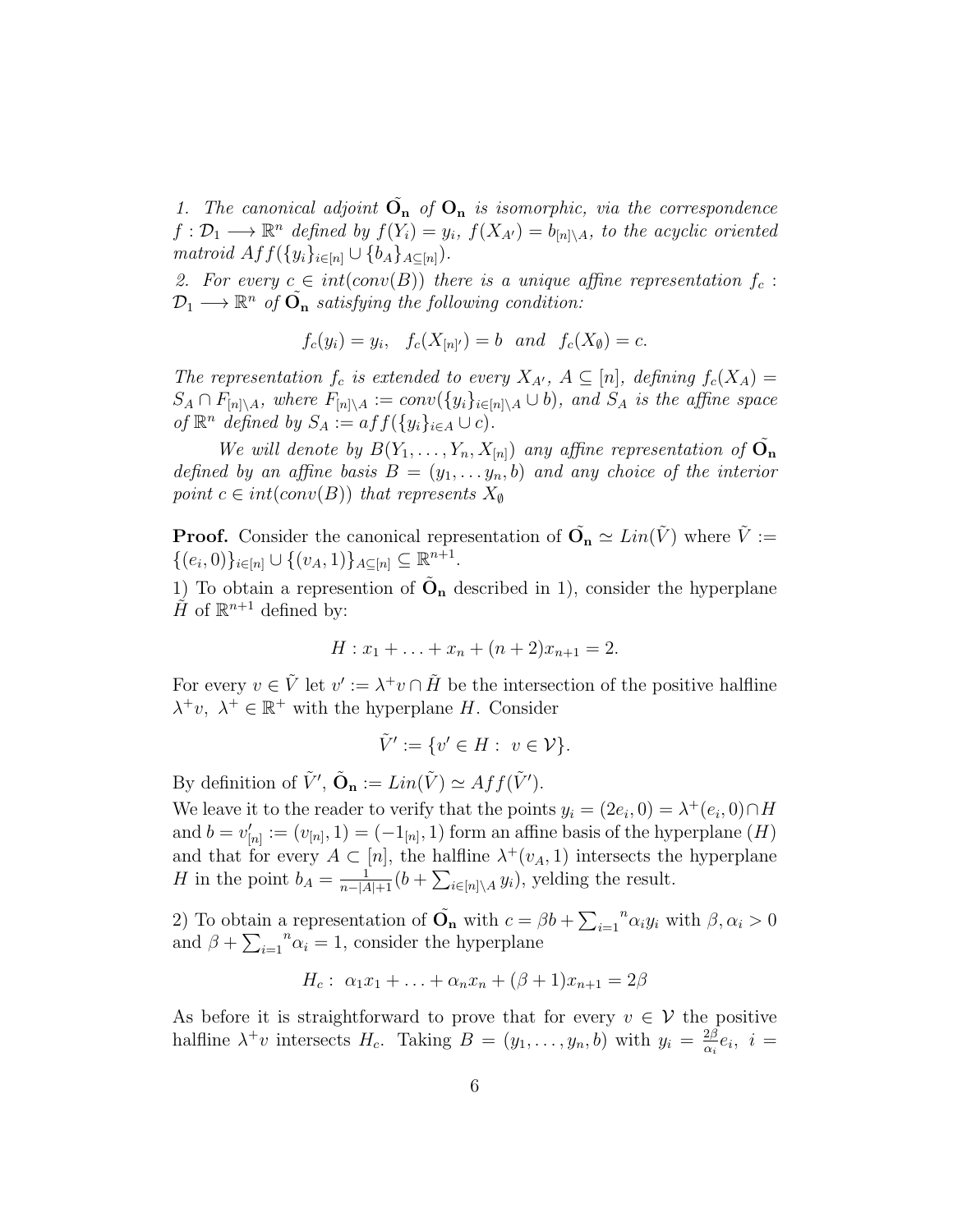$1, \ldots, n$ ,  $b = (v_{[n]}, 0)$  and  $c = \beta b + \sum_{i=1}^{\infty}$  $^{n} \alpha_i y_i = \beta(v_{\emptyset}, 1)$ . We conclude from 1) that the point  $b_{c_A} := \lambda^+(v_A, 1) \cap H_c$  that satisfies  $b_{c_A} := \lambda^+(v_A, 1) \cap H_c =$  $S_A \cap F_{[n]\setminus A}.$ 

### 2.3 Extension lattice and properties of the adjoints of  $O_n$

A single element extension of a matroid  $\mathcal{M} = \mathcal{M}(E)$  is a matroid  $\mathcal{M} \cup p$ , over the set  $E \cup p$ , with the same rank as M such that  $(\mathcal{M} \cup p) \setminus p = \mathcal{M}$ .

Single element extensions of an oriented matroid are described by lo*calizations* in M. If D is the family of signed cocircuits of M and  $\mathcal{D}_1 \subset \mathcal{D}$  is such that  $\mathcal{D} = \mathcal{D}_1 \oplus -\mathcal{D}_1$ , a localization in M with respect to  $\mathcal{D}_1$  is a signed subset  $\tilde{\mathcal{E}} = (\tilde{\mathcal{E}}^+, \tilde{\mathcal{E}}^-) \in \{+, -, 0\}^{\mathcal{D}_1}$  that defines the position of the new point p with respect to the hyperplanes of  $\mathcal M$  in the following way (for further details see [\[2\]](#page-21-0)) :

For every  $X = (X^+, X^-) \in \tilde{\mathcal{E}}^+, (X^+ \cup p, X^-)$  is a signed cocircuit of  $\mathcal{M} \cup p$ . For every  $X = (X^+, X^-) \in \tilde{\mathcal{E}}^-$ ,  $(X^+, X^- \cup p)$  is a signed cocircuit of  $\mathcal{M} \cup p$ . For every  $X = (X^+, X^-) \in \tilde{\mathcal{E}}^0$ ,  $(X^+, X^-)$  is a signed cocircuit of  $\mathcal{M} \cup p$ .

A sign vector  $\tilde{\mathcal{E}} = (\tilde{\mathcal{E}}^+, \tilde{\mathcal{E}}^-) \in \{+, -, 0\}^{\mathcal{D}_1}$  defines a localization in M if it defines an extension in every contraction  $\mathcal{M}/L$  by a hyperline L.

We recall that given an oriented matroid  $\mathcal{M} = (E, \mathcal{D})$ ,  $\mathcal{D}$  being its family of signed cocircuits, the contraction of  $\mathcal M$  by  $L$  is the (representable) oriented matroid of rank 2,  $\mathcal{M}/L = (E \setminus L, \mathcal{D}/L)$ , with family of signed cocircuits  $\mathcal{D}/L := \{X = (X^+, X^-) \in \mathcal{D} : L \subset X^0\}.$  A sign vector  $\tilde{\mathcal{E}} =$  $(\tilde{\mathcal{E}}^+, \tilde{\mathcal{E}}^-) \in \{+, -, 0\}^{\mathcal{D}_1}$  defines a localization in M if and only if it satisfies the following condition:

(Loc) For every hyperline L of M the restriction  $\tilde{\mathcal{E}}/L = (\tilde{\mathcal{E}}/L^+, \tilde{\mathcal{E}}/L^-)$  of  $\mathcal E$  to  $\mathcal D/L$  is orthogonal to every signed triplet of cocircuits of  $\mathcal D/L$  of the following forms:  $({X, Y}, Z)$  such that  $X^+ \cap Y^+ \subseteq Z^+$  and  $({X, Y, Z}, \emptyset)$ such that  $X^+ \cap Y^+ \subseteq Z^-$ .

The extension lattice  $\mathcal{E}(\mathcal{M})$  of a matroid M is the poset of localizations with respect to  $\mathcal{D}_1$  ordered by the usual order  $\tilde{\mathcal{E}}_1 = (\tilde{\mathcal{E}}_1^+, \tilde{\mathcal{E}}_1^-) \preceq \tilde{\mathcal{E}}_2 = (\tilde{\mathcal{E}}_2^+, \tilde{\mathcal{E}}_2^-)$ iff  $\tilde{\mathcal{E}}_1^+ \subseteq \tilde{\mathcal{E}}_2^+$  and  $\tilde{\mathcal{E}}_1^- \subseteq \tilde{\mathcal{E}}_2^-$ , endowed with an element 1.

The next Theorem A of (Theorem 7.5.8 [\[2\]](#page-21-0) page 311) will be used in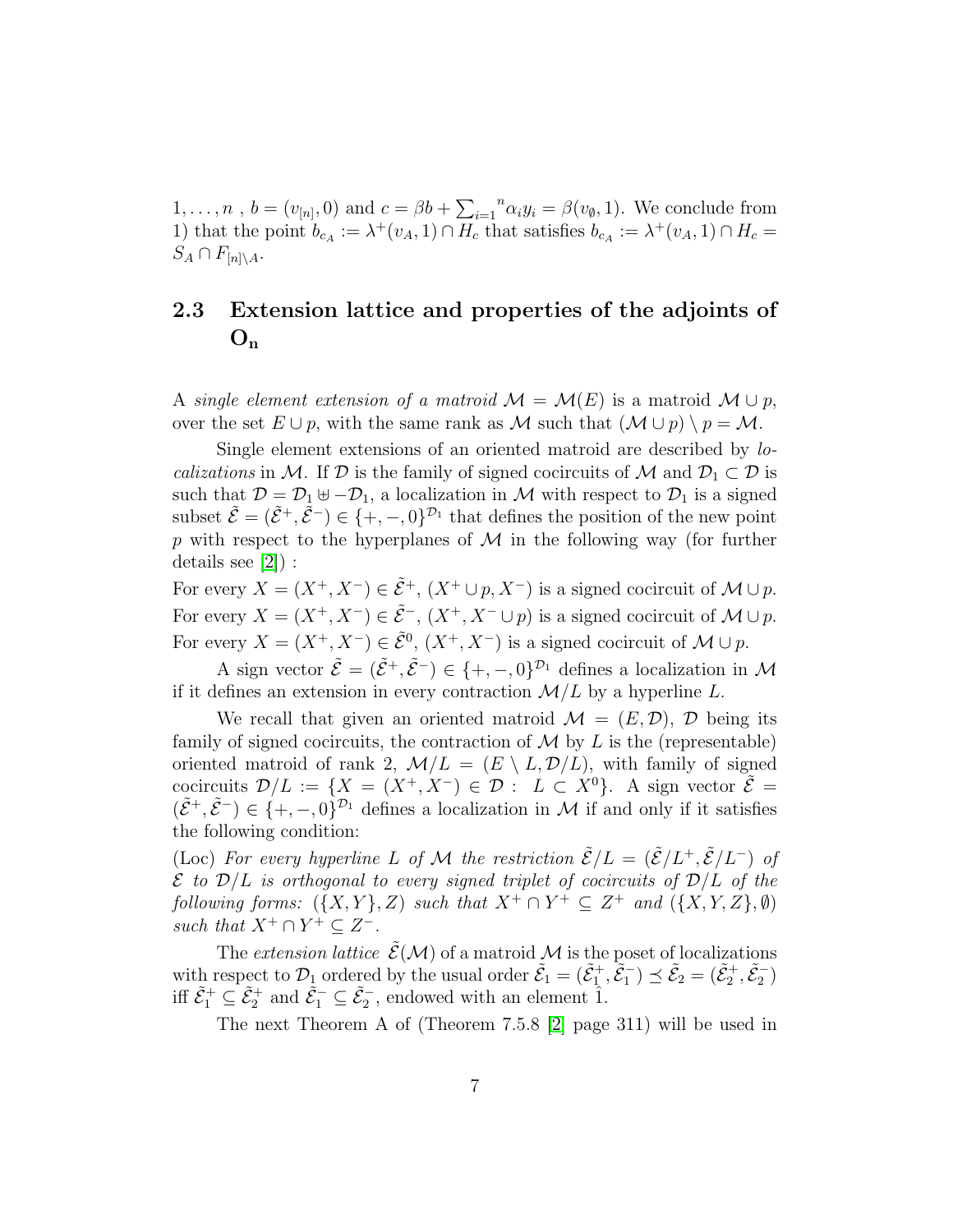the sequel to obtain properties of the adjoints of the cross-polytope.

#### Theorem A ( Bachem and Kern [\[1\]](#page-21-2))

Consider an oriented matroid  $\mathcal{M} = (E, \mathcal{D})$ ,  $\mathcal D$  its family of signed cocicuits. Let  $\mathcal{D}_1 \subset \mathcal{D}$  be such that  $\mathcal{D} = \mathcal{D}_1 \cup -\mathcal{D}_1$ .

If  $\tilde{\mathcal{M}} = (\mathcal{D}_1, \tilde{\mathcal{L}})$  is an adjoint of M, with family of signed covectors  $\tilde{\mathcal{L}}$  then every signed covector  $\tilde{V} = (\tilde{V}^+, \tilde{V}^-) \in \tilde{\mathcal{L}}$  is a localization in M.

#### **Proposition 2.2** (Properties of every adjoint of  $O_n$ )

Consider the cross-polytope  $O_n$  and let  $\mathcal{D}_1$  be the subfamily of its signed cocircuits defined by

$$
\mathcal{D}_1 := \{Y_i\}_{i \in [n]} \cup \{X_{A'}\}_{A \subseteq [n]}.
$$

Let  $\tilde{\mathcal{M}} = \tilde{\mathcal{M}}(\mathcal{D}_1)$  be an adjoint of  $O_n$  with respect to  $\mathcal{D}_1$ . Then,

- 1. For every  $i \in [n]$  and every  $A \subseteq [n] \setminus i$  the signed set  $\tilde{C}(i, A) =$  $(\{Y_i, X_{A' \cup i'}\}, X_{A'})$  is a signed circuit of  $\mathcal{\tilde{M}}$ .
- 2. M is an acyclic oriented matroid whose  $LV$ -face lattice is isomorphic to the face lattice of a simplex with vertices  $Y_1, \ldots, Y_n, X_{[n]}$  and whose facets are the hyperplanes  $\tilde{Y} = \{Y_1, \ldots, Y_n\}$  and  $\tilde{\mathcal{H}}_i := X[i]^0$  for every  $i \in [n]$ .
- 3. Let  $\tilde{X}[0]$  denote the set of positive signed cocircuits of  $\tilde{\mathcal{M}}$  whose complement is the facet  $\tilde{Y}$ .  $\tilde{X}[0] := (\{X_{A}\}_{A\subseteq[n]}, \emptyset)$  defines a single element extension  $O_n \cup 0$  of  $O_n$ . The oriented matroids  $O_n \cup 0$  and  $O_n$  have exactly the same number of hyperplanes and of signed cocircuits.
- 4. For every  $i \in [n]$ ,  $\mathbf{O}_n/i \simeq \mathbf{O}_n/i' \simeq \mathbf{O}_{n-1} \cup 0$  where  $\mathbf{O}_{n-1} \cup 0$  is the extension of  $O_{n-1}$  defined in 3). Moreover,  $\mathcal{\tilde{M}}(\tilde{H}_i)$  is an adjoint of  $\mathbf{O_n}/i$  with respect to  $\mathcal{D}_1/i := \{X = (X^+, X^-) \in$  $\mathcal{D}_1: i \in X^0$  and  $\tilde{\mathcal{M}}(\tilde{H}_{i'})$  is an adjoint of  $\mathbf{O_n}/i'$  with respect to  $\mathcal{D}_1/i':=\{X=(X^+,X^-)\in$  $\mathcal{D}_1: i' \in X^0$ .

**Proof.** Let  $\tilde{\mathcal{M}} = \tilde{\mathcal{M}}(\mathcal{D}_1)$  be an adjoint of the cross-polytope  $O_n$ .

1) The existence of the rank preserving embedding of the poset,  $L^{op}$ , the poset of flats of  $O_n$  with the reverse order, into the lattice of flats of  $M$ ,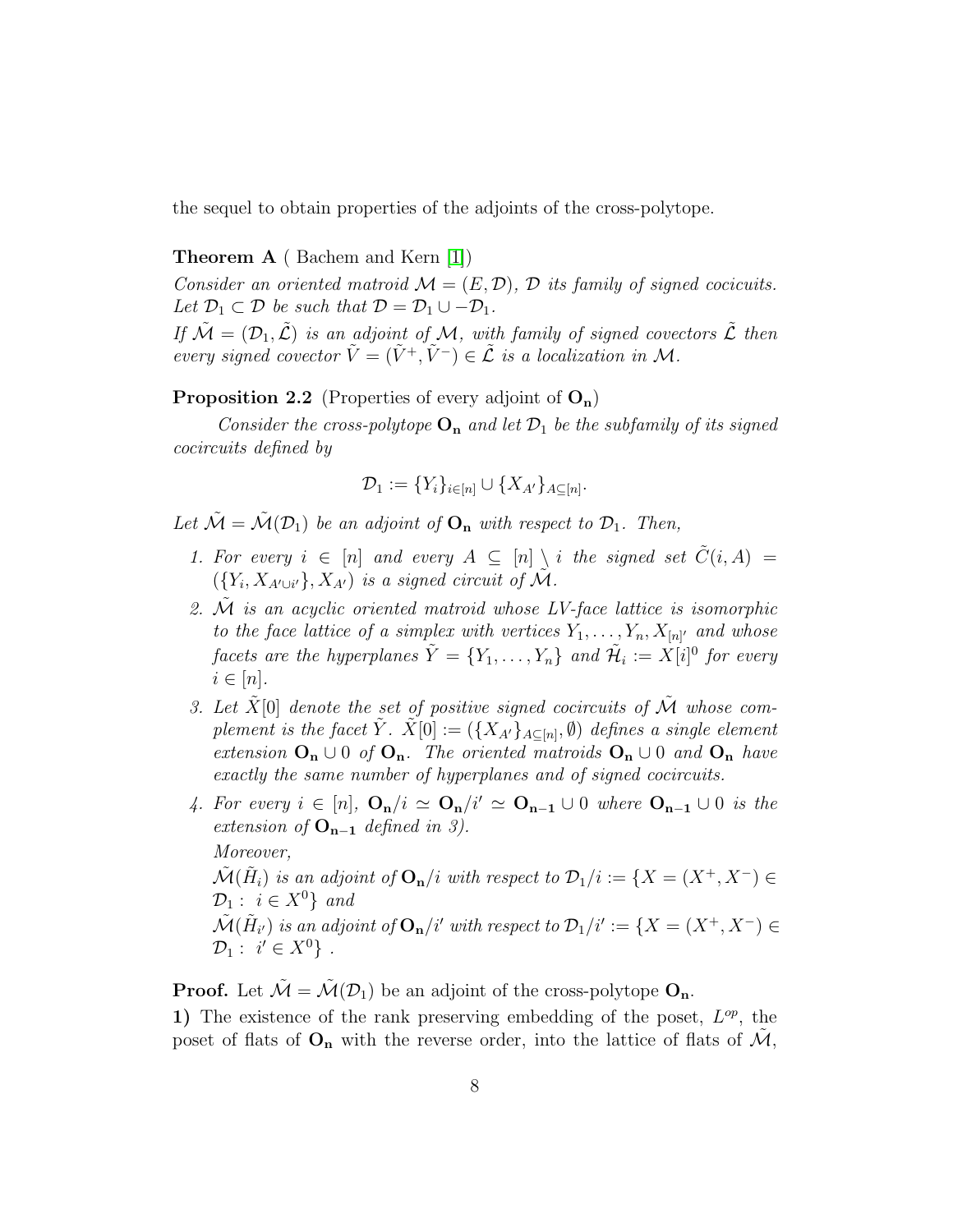implies that for every  $i \in [n]$  and every  $A \subseteq [n] \setminus i$  the set  $C = \{Y_i, X_{A'+i}, X_{A'}\}$ is a flat and a circuit of rank 2 of  $M$ .

On the other hand, by Theorem A every covector of  $\tilde{\mathcal{M}}$  is a localization in  $O_n$  and, by definition of localization with respect to  $\mathcal{D}_1$ , must be orthogonal to the signature:  $\tilde{C}(i, A) = (\{Y_i, X_{A'+i}\}, X_{A'})$  of C, implying that  $\tilde{C}(i, A)$ must be one of the two opposite signed circuits of  $M$  with support  $C$ .

For every  $i \in [n]$  and every  $A \subseteq [n] \setminus i$  the three signed cocircuits  $Y_i, X_{A'}, X_{A'+i'}$  are the signed cocircuits of the contraction  $O_n/L$  of  $O_n$  by the hyperline  $L = H_{ii'} \cap H_A \cap H_{A+i} = A \cup ([n] \setminus (A+i))'$ , proving 1).

2) By definition of adjoint for every  $i \in [n]$ ,  $\tilde{X}[i] := (\{X_{A'}\}_{A \subseteq [n] \setminus i} \cup (\{Y_i\}, \emptyset)$ is a positive signed cocircuit of  $\tilde{\mathcal{M}}$  and consequently  $\tilde{H}_i := \tilde{X}[i]^0$  is a LV-facet of  $M$ .

The circuits  $\tilde{C}(i, A)$  of  $\tilde{\mathcal{M}}$  imply that if  $\tilde{\mathcal{M}}$  is acyclic than it is a simplex with vertices  $Y_1, \ldots, Y_n$  and  $X_{[n]'}$ . We claim that  $\tilde{Y} := \{Y_1, \ldots, Y_n\}$  is a facet of  $M$ .

To prove the claim we use the axioms for maximal vectors (topes) of an oriented matroid [\[11\]](#page-22-4) to conclude that the signed set  $\tilde{X}[0] := (\{X_{A'}\}_{A \subseteq [n]}, \emptyset),$ complementary of  $\tilde{Y}$ , is a positive cocircuit of  $\tilde{\mathcal{M}}$ .

Let  $\tilde{T}$  denote the family of maximal covectors (topes) of the adjoint  $\tilde{\mathcal{M}}$  of  $O_n$ , consider the family  $\tilde{\mathcal{P}}$  of principal maximal covectors defined by:  $\tilde{\mathcal{P}} := {\{\tilde{X}[e_1] \circ \ldots \circ \tilde{X}[e_n] \; : \; e_i \in \{i, i'\}, \; \forall i \in [n]\}.$  Taking the restriction of (all the vectors of)  $\tilde{\mathcal{P}}$  to  $\tilde{Y}$  we conclude:

$$
\tilde{\mathcal{P}}(\tilde{Y}) = \{+,-\}^{\tilde{Y}}
$$

This equality implies ([\[11\]](#page-22-4) ) that  $\tilde{Y}$  is an independent set of  $\tilde{\mathcal{M}}$ .

On the other hand, the restriction to  $\mathcal{D}_1 \setminus \tilde{Y}$  of every vector of  $\tilde{\mathcal{P}}$  is the same vector:

(2) 
$$
\tilde{X}[0] := (\{X_{A}\}_{A \subseteq [n]}, \emptyset)
$$

From (1) and (2) we conclude that  $\tilde{X}[0] \circ \tilde{\mathcal{T}} \subseteq \tilde{\mathcal{T}}$  implying that  $\tilde{X}[0]$  is a positive covector of  $\tilde{\mathcal{M}}$  with  $\tilde{Y}$  as the complementary flat. Since  $\tilde{Y}$  is independent  $r(\hat{Y}) = r(\hat{\mathcal{M}}) - 1$  implying  $\hat{Y}$  is actually a facet of  $\hat{\mathcal{M}}$ .

3) We concluded in 2) that the positive sign vector  $\hat{X}[0]$  is a cocircuit of M and therefore, by Theorem A, a localization in  $O_n$ , with respect to  $\mathcal{D}_1$ .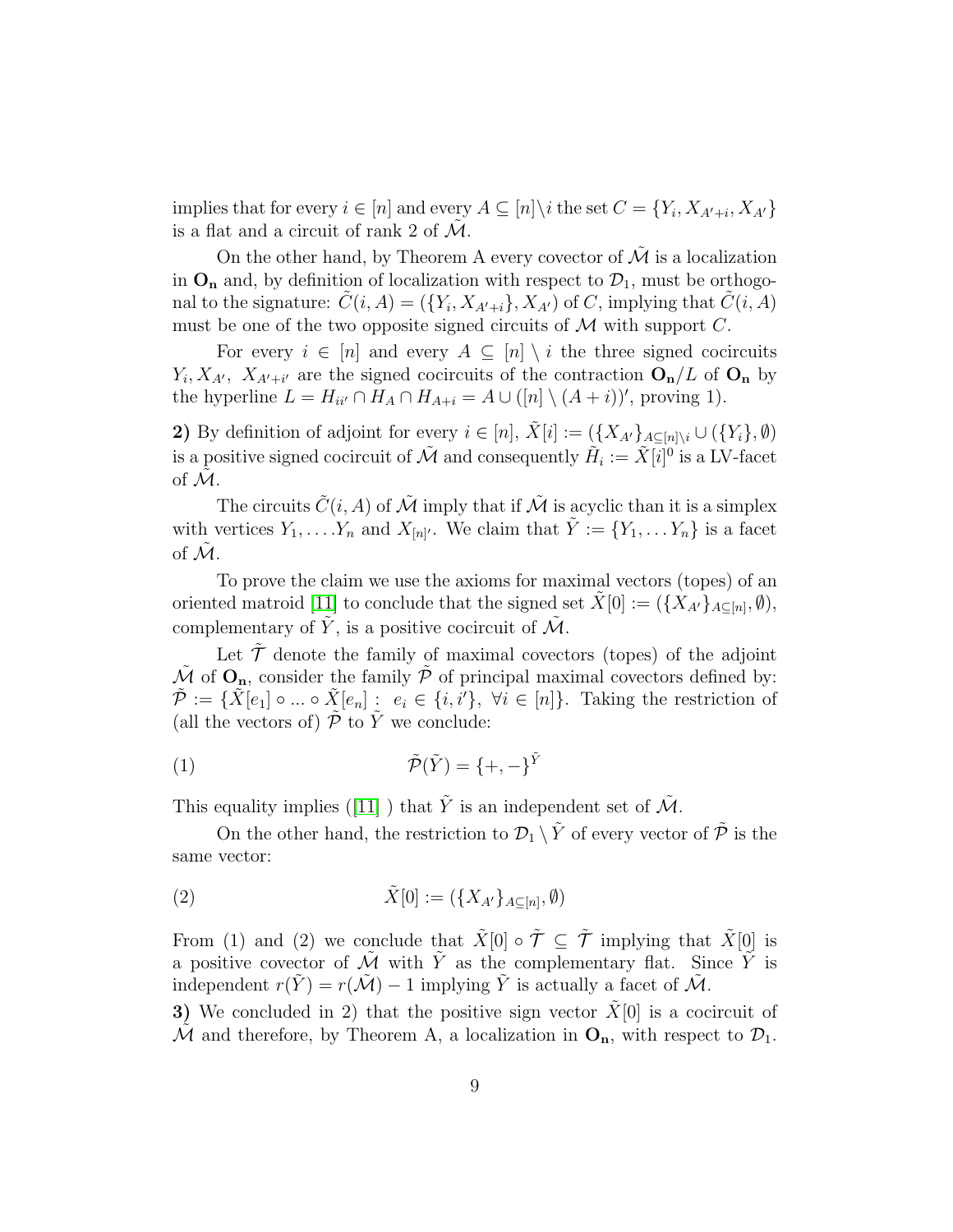The single element extension  $O_n \cup 0$  of  $O_n$  obtained by localizing the new element 0 according to  $X[0]$  contains as signed cocircuits the signed-vectors of the following set:

$$
\overline{\mathcal{D}}_1 := \{ X_{A'} \cup 0 = (A' \cup ([n] \setminus A) \cup 0, \emptyset) \}_{A \subseteq [n]} \cup \{ Y_i = (i, i') \}_{i \in [n]}.
$$

We leave to the reader the verification that for every hyperpline  $L$  of  $O_n$  the hyperplane of  $O_n \cup 0$  spanned by  $L \cup 0$  always contains a hyperplane of  $O_n$ , implying that the family  $\mathcal D$  is actually the family of signed cocircuits of the extension  $O_n \cup 0$ , proving 3).

4) For every  $i \in [n]$ , the isomorphisms  $O_n/i \simeq O_n/i' \simeq O_{n-1} \cup 0$  follow directly from the definition of the cross-polytope  $O_n$ , the details are left to the reader.

The fact that  $\mathcal{\tilde{M}}(\tilde{H}_i)$  is an adjoint of  $\mathbf{O}_{\mathbf{n}}/i$  with respect to  $\mathcal{D}_1/i$  is a consequence of the hypothesis that  $M$  is an adjoint of  $O_n$  with respect to  $\mathcal{D}_1$  and the fact that the family of signed cocircuits of  $\mathbf{O}_n/i$  is  $\mathcal{D}/i := \{X =$  $(X^+, X^-) \in \mathcal{D}: i \in X^0$  =  $\mathcal{D}_1/i \cup -\mathcal{D}_1/i = \tilde{H}_i \cup -\tilde{H}_i.$ 

The case  $\mathcal{\tilde{M}}(\tilde{H}_{i'})$  is similiar.

**Theorem 2.1** The canonical oriented adjoint  $\tilde{O}_n$  of the cross-polytope  $O_n$ described in Proposition 2.1 is, up to isomorphism, the unique realizable oriented adjoint, with respect to  $\mathcal{D}_1$ , of  $O_n$ .

**Proof.** The proof is by induction on n. For  $n = 2$  the result is trivially true. Assume that the result is true for  $k < n$  and consider a realizable adjoint  $\tilde{\mathcal{M}} = \tilde{\mathcal{M}}(\mathcal{D}_1)$  of  $O_n$ . By definition  $\mathcal{D}_1 = \tilde{H}_n \cup \tilde{H}_{n'} \cup Y_n$  and by induction hypothesis, and Proposition 2.2-3) and 4), the restriction of  $\mathcal M$ to each one of the hyperplanes  $\tilde{H}_n = \{X_{A' \cup n'}\}_{A \subseteq [n-1]} \cup (\tilde{Y} \setminus Y_n)$  and  $\tilde{H}_{n'} =$  ${X_{A'}}_{A\subseteq[n-1]} \cup (\tilde{Y}\setminus Y_n)$  is isomorphic to the canonical adjoint of  $O_{n-1}$ .

By Proposition 2.2.1) and 2) M is acyclic with vertices  $Y_1, \ldots, Y_n$  and  $X_{[n]'}$ . Let  $f: \mathcal{D}_1 \longrightarrow \mathbb{R}^n$  be an affine representation of M. Consider  $f(Y_i) =$  $y_i, f(X_{[n]'}) = b$  and  $f(X_{\emptyset}) = c.$   $f(\tilde{H}_n) = B(Y_1, \ldots, Y_{n-1}, X_{[n]'})$  is contained in the affine hyperplane  $H = aff(y_1 \ldots, y_{n-1}, b)$  of  $\mathbb{R}^n$ . The point  $f(X_n) \in$  $relintconv(y_1, \ldots, y_{n-1}, b)$  and  $B = (y_1, \ldots, y_n, b)$  is an affine basis of  $\mathbb{R}^n$ .

From proposition 2.2.1 we know that  $c$  must be a point in the relative interior of the line segment  $y_n f(X_n)$ , therefore a point in the interior of  $conv(B)$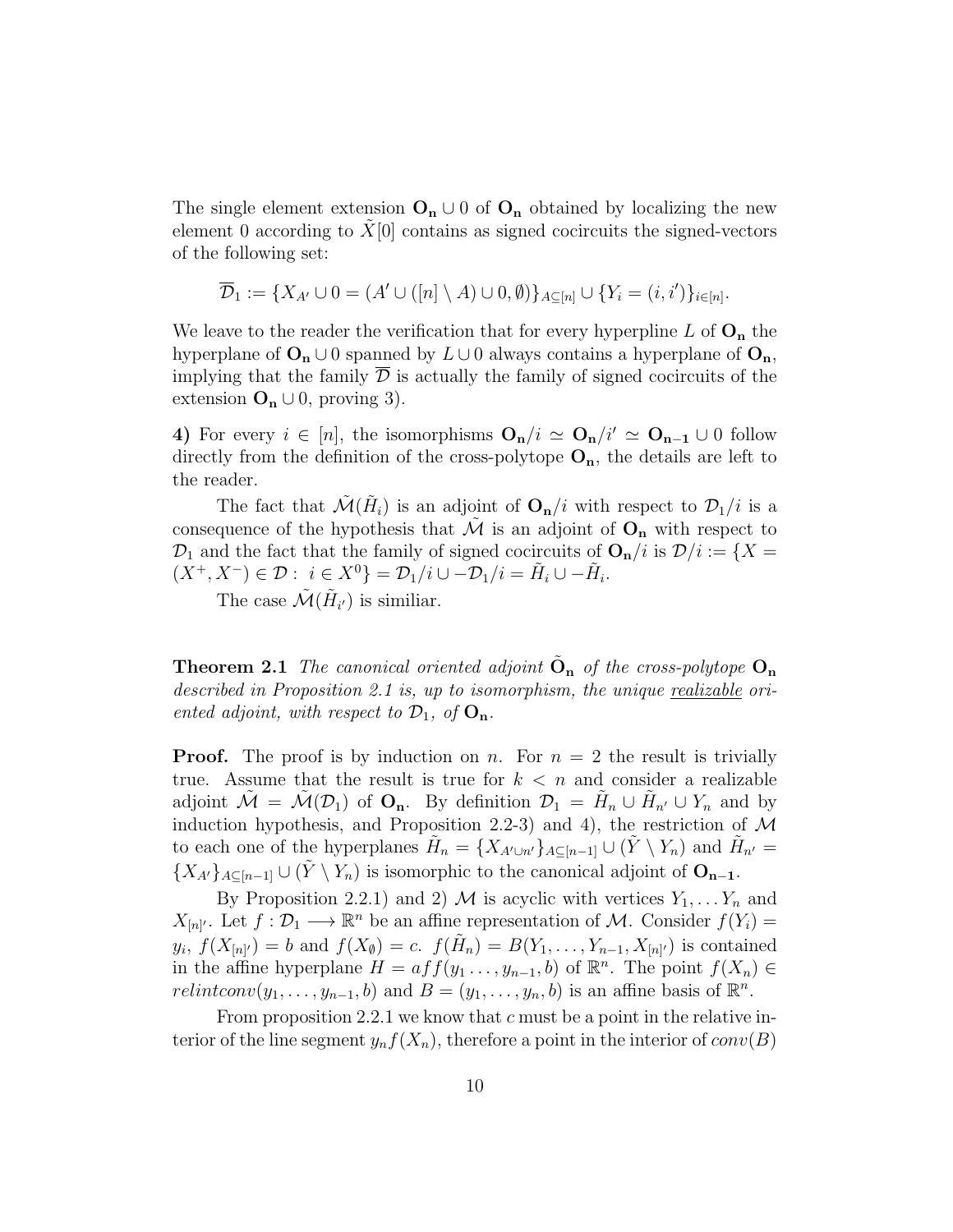and  $f(\tilde{H}_{n'}$  is contained in the affine hyperplane  $H' = aff(y_1, \ldots, y_n, c)$ . Then, for each  $i \in [n]$  the circuit  $C(i, \emptyset)$  defines the point  $f(X_i)$ , as the intersection point  $f(X_i) = aff(y_i, c) \cap conv(\{y_k\}_{k \in [n] \setminus i} \cup b) = aff(y_i, c) \cap b$  $conv(f(\tilde{H_i}))$ . By Proposition 2.1  $f(\tilde{H_i})$  is completely determined by the affine base  $B \setminus y_i$  and by  $c_i$ , yelding that for every  $A \subset [n]$   $f(X_{A'}) = F_{[n] \setminus A} \cap S_A$ and  $\tilde{\mathcal{M}} = B(Y_1, \ldots, Y_n, X_{[n]'}) = \tilde{\mathbf{O}}_{\mathbf{n}}.$ 

# 3 Cubes, adjoints and extension spaces of the cross-polytope

We start by recalling the definitions of cubes and of oriented cubes from [\[10\]](#page-22-0):

**Notation.** We consider  $C^n := \{-1, 1\}^{[n]}$ .

For every  $A \subseteq [n]$ ,  $v_A$  denotes the vector of  $C^n$  defined by:  $v_A(i) = -1$  for  $i \in$ A and  $v_A(i) = 1$  for  $i \notin A$ . It is sometimes useful to write  $v_A = (-1_A, 1_{[n] \setminus A})$ . Given  $B \subseteq [n]$  and  $v \in C^n$ ,  $_{-B}v$  denotes the vector of  $C^n$  whose coordinates are the opposite of those in v in the entries indexed by B, i. e.  $_{-B}v(i)$  =  $-v(i)$  for  $i \in B$  and  $_{-B}v(i) = v(i)$  for  $i \notin B$ .

Notice that  ${}_{-B}v_A = v_{A\Delta B}$  where  $A\Delta B := A \setminus B \cup B \setminus A$ .

Given a subset  $V \subseteq C^n$  we denote by  $_{-A}V$  the subset of  $C^n$  defined by:  $_{-A}V := \{ _{-A}v \in C^n : v \in V \}.$ 

The real cube is the oriented matroid  $\mathbf{Q_n} = Aff(C^n)$  of the affine dependencies of  $C<sup>n</sup>$  over the reals.

Notice that the circuits with smallest number of elements of the real cube are the *signed rectangles*  $R(v; A, B) = (\{v, \text{-(}A \oplus B)v\}, \{\text{-(}A \cup \text{-(}B)v\}, w\}$ , with A∩  $B = \emptyset$ . We denote by R the family of all the signed rectangles of  $\mathbf{Q}_n$ .

A facet of the real cube is a hyperplane  $H_{i+} := \{v \in C^n : v(i) = 1\}$  or  $H_{i-} := \{v \in C^n : v(i) = -1\}$  and a skew-facet is a hyperplane  $H_{ij+} := \{v \in$  $C^n: v(j) = v(i)$  or  $H_{ij-} := \{v \in C^n: v(j) = -v(i)\}.$  We denote by  $\mathcal F$  the signed cocircuits of the real cube complementary to the facets and by  $\overline{\mathcal{F}}$  the signed cocircuits complementary of the facets and to the skew-facets.  $\mathcal F$  is the collection of signed cocircuits of  $Q_n$  with smallest cardinality.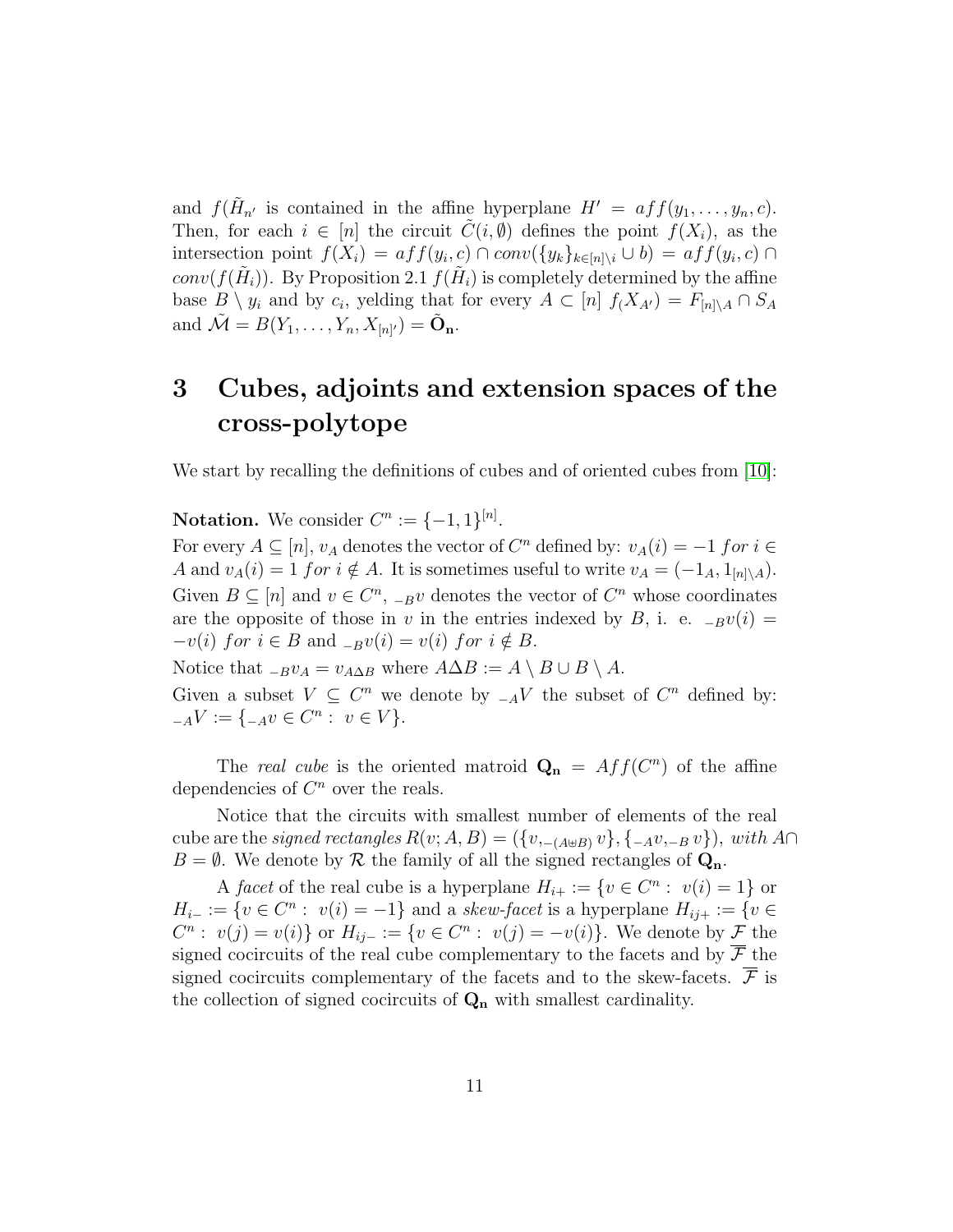Definition 3.1 ( Cubes and Oriented Cubes [\[10\]](#page-22-0))

A cube over  $C^n$  is a matroid  $M = M(C^n)$  satisfying the following two conditions:

C1) every (unsigned) rectangle of  $C^n$  is a circuit of M

 $C2$ ) every facet and skew facet of  $C<sup>n</sup>$  is an (unsigned) cocircuit and a hyperplane of  $C^n$ .

Cubes may or may not be orientable. Orientable cubes have a canonical orientation  $\mathcal{M}(C^n)$  that satisfies the following equivalent conditions:

C1) all the signed rectangles of  $\mathbf{Q}_n$  are circuits of M.

C2) all the signed cocircuits of  $\mathbf{Q}_n$  that are facets and skew-facets are signed cocircuits of M.

An oriented cube is a cube isomorphic to an oriented cube over  $C^n$ ,  $\mathcal{M}(C^n)$ , canonically oriented.

**Remark.** Note that to conclude that an oriented matroid  $\mathcal{M}(C^n)$  is an oriented cube one only has to verify the following conditions:

C1) every signed rectangle is a circuit.

C'2) the facets are hyperplanes of  $\mathcal{M}$ .

**Proposition 3.1** Let  $\tilde{\mathcal{M}} = \tilde{\mathcal{M}}(\mathcal{D}_1)$  be an adjoint of the cross-polytope  $O_n$ with respect to  $\mathcal{D}_1 := \{Y_i\}_{i \in [n]} \cup \{X_{A'}\}_{A \subseteq [n]}$ . Let  $\mathcal{D}_1^+$  be the subset of  $\mathcal{D}_1$ defined by  $\mathcal{D}_1^+ := \{X_{A'}\}_{A \subseteq [n]}$  of  $\mathcal{D}_1$ .

The restriction  $\tilde{\mathcal{M}}(\mathcal{D}_1^+)$  of  $\tilde{\mathcal{M}}$  to  $\mathcal{D}_1^+$  is an oriented cube.

**Proof.** Let  $\tilde{\mathcal{M}}' := \tilde{\mathcal{M}}(\mathcal{D}_1^+)$  be the restriction of an adjoint of  $O_n$  to  $\mathcal{D}_1^+$ . We identify  $\mathcal{D}_1^+$  with  $C^n$  via the bijection that to every  $X_{A'}$ ,  $A \subseteq [n]$  assigns the vector  $v_A \in C^n$  and prove that  $\mathcal{M}(\mathcal{D}_1^+)$  satisfies the conditions  $C_1$ ) and  $C_2$ ) of the above Remark.

C'2) is a direct consequence of the definitions of adjoint and of restriction. Notice that for every  $i \in [n]$  the restriction of the signed cocircuits  $\tilde{X}[i]$  and  $\tilde{X}[i']$  of  $\tilde{\mathcal{M}}$  to  $\mathcal{D}_1^+$  are the positive cocircuits of  $\tilde{\mathcal{M}}'$ :

 $\tilde{X}[i](\mathcal{D}_1^+) = (\{X_{A}\}\}_{A\subseteq[n]\backslash i}, \emptyset)$  and  $\tilde{X}[i](\mathcal{D}_1^+) = (\{X_{A'\cup i'}\}_{A\subseteq[n]\backslash i}, \emptyset)$ whose complementary sets in  $\mathcal{D}_1^+$ , are the LV-facets of  $\tilde{\mathcal{M}}'$ :  $H_{i^+} := \tilde{H}_i(\mathcal{D}_1^+) = \tilde{X}[i]^0(\mathcal{D}_1^+)$  and  $H_{i^-} := \tilde{H}_{i'}(\mathcal{D}_1^+) = \tilde{X}[i]^0(\mathcal{D}_1^+)$ .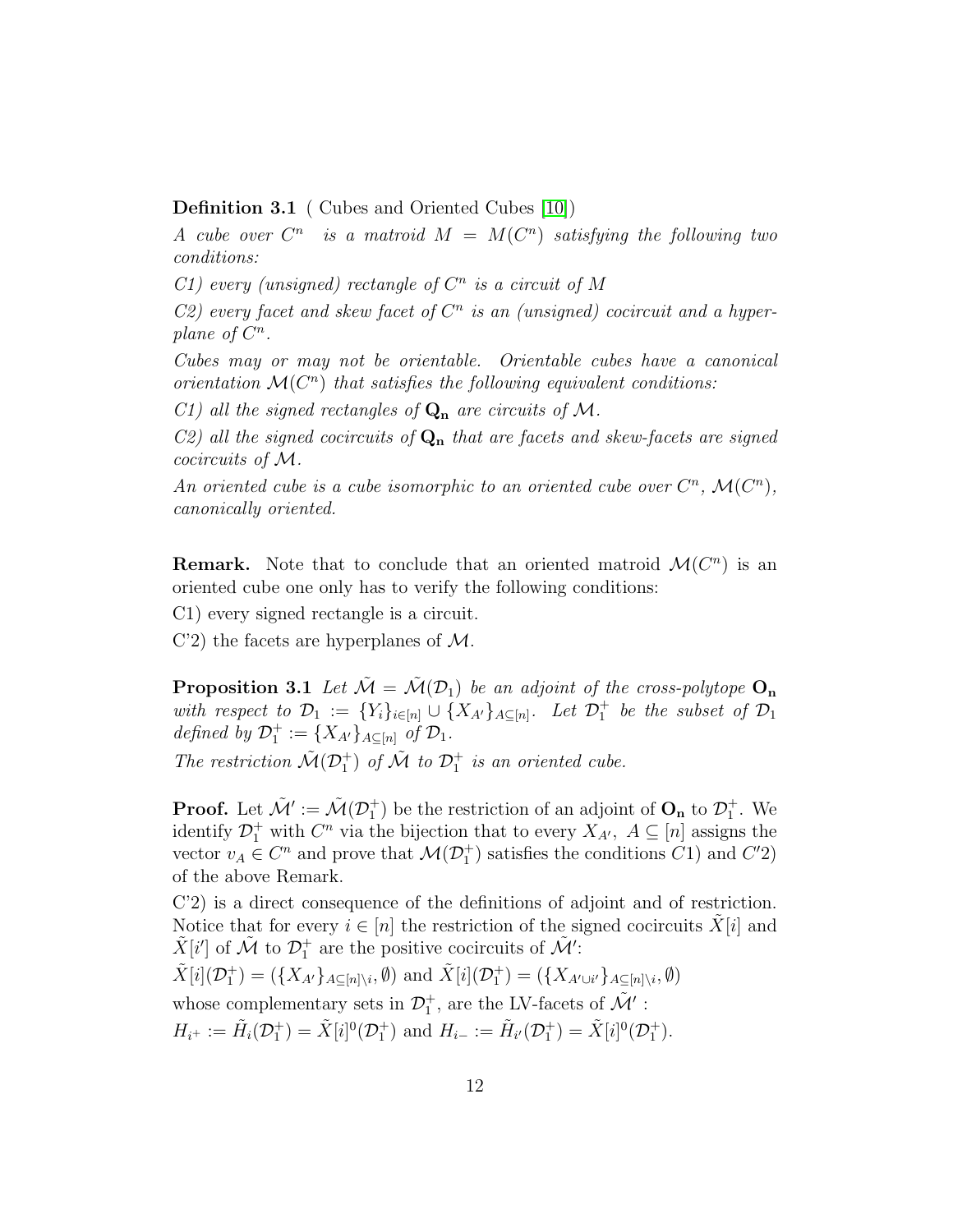The lattice of faces of  $\tilde{\mathcal{M}}'$  is therefore isomorphic to the lattice of faces of  $Q_n$ .

C1) We prove that every signed rectangle  $({X,_{-(A\oplus B)} X}, {_{-A}X,_{-B} X})$  is a circuit of  $\tilde{\mathcal{M}}'$ , where for every  $X \in \mathcal{D}_1^+$ ,  $X = X_{C'}$  for some  $C \subset [n]$ , and every  $D \subset [n], -DX = X_{(C \Delta D)'}.$  The proof is by induction on n.

For  $n = 2$  it is trivial, in this case  $\tilde{\mathcal{M}}$  must be the oriented matroid represented in Figure 1 and clearly  $\tilde{\mathcal{M}}'$  is a rectangle, a cube of rank 3.



Figure 1:  $\tilde{O}_2$ , the unique adjoint of  $O_2$ 

Assume that C1) is true for every adjoint  $\tilde{\mathcal{M}}$  of  $\mathbf{O_{n-1}}$ .

Consider an adjoint  $\tilde{\mathcal{M}}$  of  $O_n$ , the restrictions  $\tilde{\mathcal{M}}(\tilde{H}_n)$  and  $\tilde{\mathcal{M}}(\tilde{H}_{n'})$ are isomorphic to adjoints of  $O_{n-1}$  (Proposition 2.2.4)), therefore all the rectangles contained in the facets  $\tilde{H}_{n+}$  and of  $\tilde{H}_{n-}$  of  $\tilde{\mathcal{M}}'$  are rectangles of  $\mathcal{M}'$  and we are left with proving that the signed rectangles of the form  $R(X; A, B \oplus n) = (\{X, _{-(A \oplus B \oplus n)} X\}, \{ _{-A}X, _{-(B \cup n)} X\})$ , with  $X \in \mathcal{D}_1^+$ ,  $A \oplus B \subseteq$  $[n-1]$  are signed circuits of  $\tilde{\mathcal{M}}'$ . This will be done by induction on the cardinality of B assuming, without loss of generality, that  $n \in X^+$ , i.e. X belongs to the facet  $H_{n+}$  of  $\mathcal{\tilde{M}}'$ 

When  $|B| = 0$ , every rectangle  $R(X; A, n) = (\{X, A \cup n \mid X\}, \{A, X, -n \mid X\})$ with  $A \subset [n-1]$  is a circuit of  $\tilde{\mathcal{M}}'$ .

In fact, by Proposition 2.2.1), since  $n \in X^+$  the signed circuits  $C =$  $({Y_{n,-n} X}, X)$  and  $D = ({Y_{n,-(A\cup n)} X}, -A X)$  are circuits of  $\tilde{M}$ . Eliminating  $Y_n$  between  $-C$  and D we conclude that  $R(X; A, n)$  is a circuit of  $\tilde{\mathcal{M}}'.$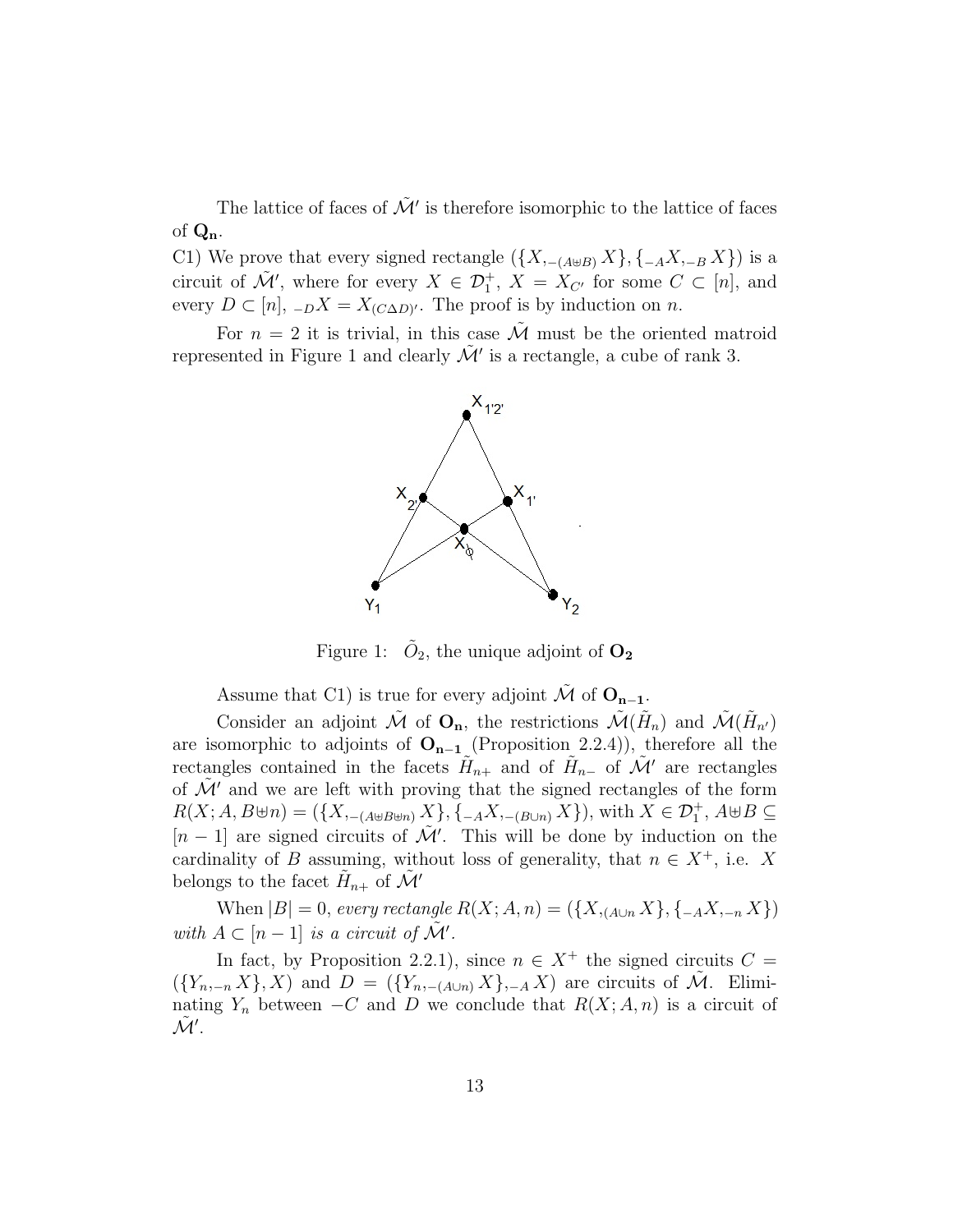Assume that  $R(X; A, B \cup n)$  is a circuit of  $\tilde{\mathcal{M}}'$  for  $|B| = k$  and consider a rectangle  $R_B := R(X; A, B \cup n)$  with  $|B| = k + 1$ .

Consider  $B_b = B \setminus b$ , for some  $b \in B$ . The rectangle  $R(X; A, B_b \cup n) =$  $({X,_{-(A\cup B_b\cup n)} X}, {\{-A X,_{-(B_b\cup n)} X\}}$  is a circuit of  $\tilde{\mathcal{M}}$ . Consider the rectangle  $S = \left( \{ (B_b \cup n)X, -(A \cup B \cup n)X \}, \{ (B \cup n)X \}, -(A \cup B_b \cup n)X \} \right)$ contained in the hyperplane  $H_{n'}$  of  $\tilde{\mathcal{M}}$  and therefore a rectangle of  $\tilde{\mathcal{M}}'$ . Eliminating  $_{-(B_b\cup n)}X$  between  $R(X; A, B_b\cup n)$  and S we conclude that  $R_B$  must be a signed rectangle of  $\tilde{\mathcal{M}}'$ , proving the Lemma.

The next Theorem describes completely the relation between oriented cubes and adjoints of the cross-polytope.

**Theorem 3.1** Consider  $\tilde{\mathcal{O}}_n$  the class of all oriented adjoints of the crosspolytope  $O_n$  with respect to  $\mathcal{D}_1 := \{Y_i\}_{i \in [n]} \cup \{X_{A'}\}_{A \subseteq [n]}$  and  $\tilde{\mathcal{C}}_n$  the class of all oriented cubes over  $\mathcal{D}_1^+ := \{X_{A'}\}_{A \subseteq [n]}.$ 

The correspondence  $f: \tilde{\mathcal{O}}_n \longrightarrow \tilde{\mathcal{C}}_n$  defined by  $f(\tilde{\mathcal{M}}) = \tilde{\mathcal{M}}(\mathcal{D}_1^+)$ , that assigns to every oriented adjoint  $\tilde{M} \in \tilde{O}_n$  its restriction to  $\mathcal{D}_1^+$ , is a bijection.

The proof of Theorem 3.1 requires proving that every oriented cube can be extended, in a unique way, to an oriented matroid isomorphic to an adjoint of the cross-polytope. In order to do so we need some preliminary lemmas.

Lemma 3.1 (A property of flats and covectors of cubes) Consider an oriented cube  $\mathcal{M} = \mathcal{M}(C^n)$  and a flat F of M. For every  $i \in [n]$  let  $_{-i}F := \{f_{-i}v : v \in F\}$ . Then, 1) Either  $F \cap -iF = \emptyset$  or  $F = -iF$ . 2) Let  $V = (V^+, V^-)$  be a vector of M such that  $V^0 = F$ . (i) if  $F \cap -iF = \emptyset$ , define  $F + := F \cap H_{i^+}$  and  $F - := F \cap H_{i^-}$ , the

following holds: either  $_{-i}(F+) \subseteq V^+$  and  $_{-i}(F-) \subseteq V^-$  or  $_{-i}(F+) \subseteq V^$ and  $_{-i}(F-) \subseteq V^+$ .

(ii) if  $F =_{i} F$  then  $V(H_{i^-}) =_{i} V(H_{i^+})$ .

**Proof.** 1) We prove that if  $F \cap_{i} F \neq \emptyset$  then  $F =_{i} F$ : assume that there is some element  $v \in F \cap -iF$ , i.e.  $v, -i v \in F$ . If for some  $A \subseteq [n] \setminus i$ ,  $-Av \in F$ ,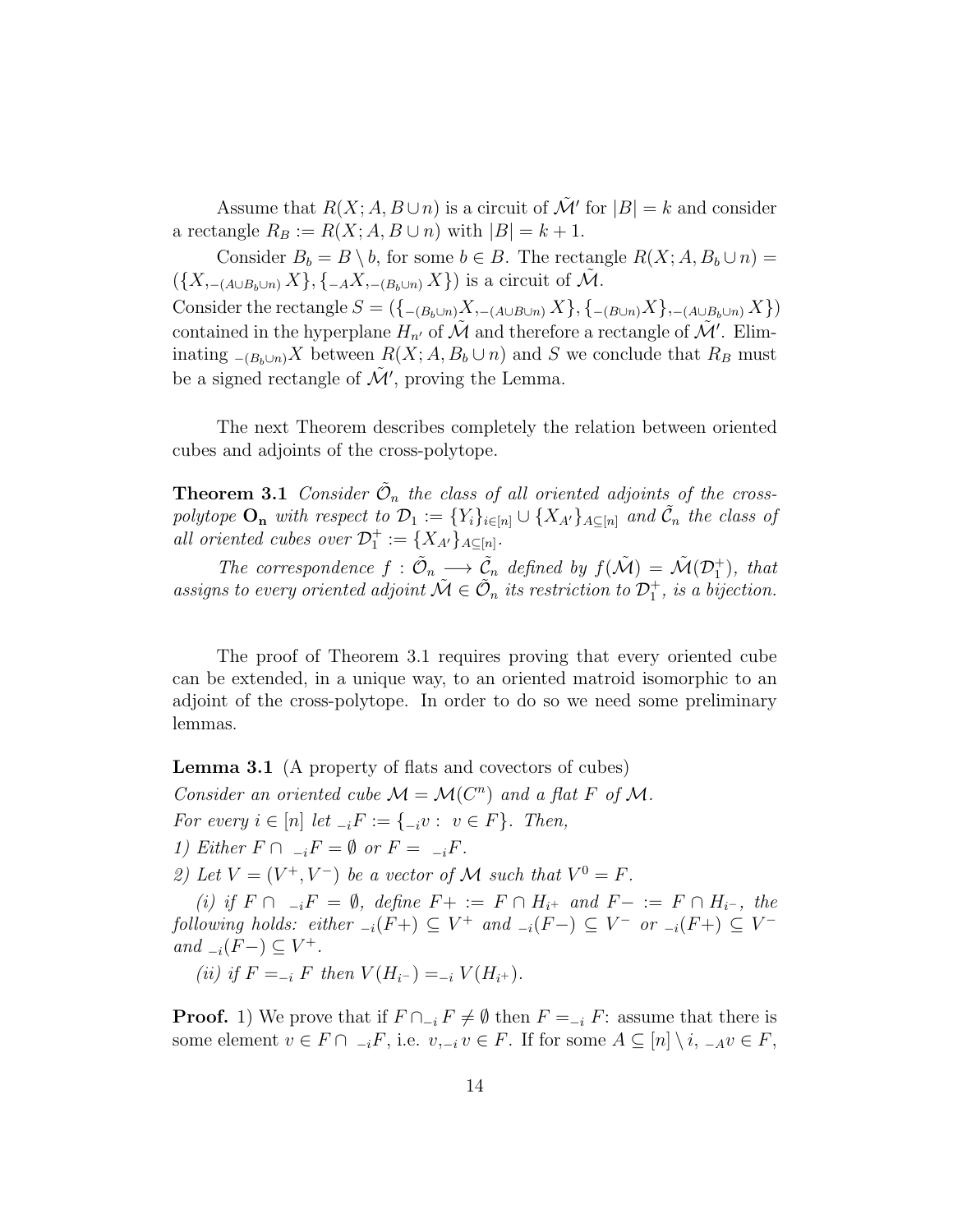also <sub> $-(A\cup i)v$ </sub> must belong to F since the rectangle  $({v,_{-(A\cup i)}v}, {(-iv,_{-A}v})$  is a circuit of  $M$ . 1) is proved.

2) Assume that  $V = (V^+, V^-)$  is a covector of M complementary to the flat F. In both cases we use orthogonality between covectors and the rectangles of the cube  $\mathcal M$  to obtain the result:

(i) if  $F \cap -iF = \emptyset$ , then for every  $v, v' \in F$  + orthogonality of V with the rectangle  $(\{v, \_i v'\}, \{ \_i v, v' \})$  implies that  $\{v, \_i v' \in \{v, -i} v' \in \{F + v\}$  must have the same sign in V. For every  $v \in F+$  and  $w \in F-$ ,  $w =_{-(A\cup i)} v$  for some  $A \subseteq [n] \setminus i$ , orthogonality of V with the rectangle  $(\{v, w\}, \{-iv, -i w\})$  implies that  $_{-i}v \in_{-i} (F+)$  and  $_{-i}w \in_{-i} (F-)$  must have different signs in V. The result then, follows.

Definition 3.2 Flats parallel and anti-parallel to i

Let F be a flat of an oriented cube  $\mathcal{M} = \mathcal{M}(C^n)$ . The flat F is parallel to i if it satisfies the condition:  $F =_{i} F$ . The flat F is anti-parallel to i if it satisfies the condition:  $F \cap_{-i} F = \emptyset$ .

Lemma 3.2 (Extensions by the point at infinity of a class of parallel edges of a cube) Consider an oriented cube  $\mathcal{M} = (C^n, \mathcal{D})$ ,  $\mathcal D$  its family of signed cocircuits. For every  $i \in [n]$  define

 $\mathcal{Y}_i := \{ Y = (Y^+, Y^-) \in \mathcal{D} : Y^0 \text{ is a hyperplane parallel to } i \}$ 

 $\mathcal{X}_i := \{ X = (X^+, X^-) \in \mathcal{D} : X^0 = (F+) \uplus (F-) \text{ is a hyperplane anti-} \}$ parallel to i and  $_{-i}(F-) \subseteq X^+$  and  $_{-i}(F+) \subseteq X^-$ , where  $(F+) := X^0 \cap H_{i^+}$ and  $(F-) := X^0 ∩ H_{i^-}$ 

Then

1.  $(X_i, Y_i)$  is a localization in M defining a single element extension  $\mathcal{M} \cup y_i$  of  $\mathcal{M}$ .

2. M and its single element extension  $\mathcal{M} \cup y_i$  have the same number of hyperplanes and signed cocircuits.

The new element  $y_i$  will be called the point at infinity of direction i.

**Proof.** From the definitions of  $\mathcal{X}_i$  and  $\mathcal{Y}_i$  it is clear that  $\mathcal{D} = \mathcal{X}_i \oplus -\mathcal{X}_i \oplus \mathcal{Y}_i$ . For 1. we have to prove that for every hyperpline L of  $\mathcal{M}, (\mathcal{X}_i \oplus \mathcal{Y}_i)/L$  is a localization in the rank 2 realizable oriented matroid  $\mathcal{M}/L$ .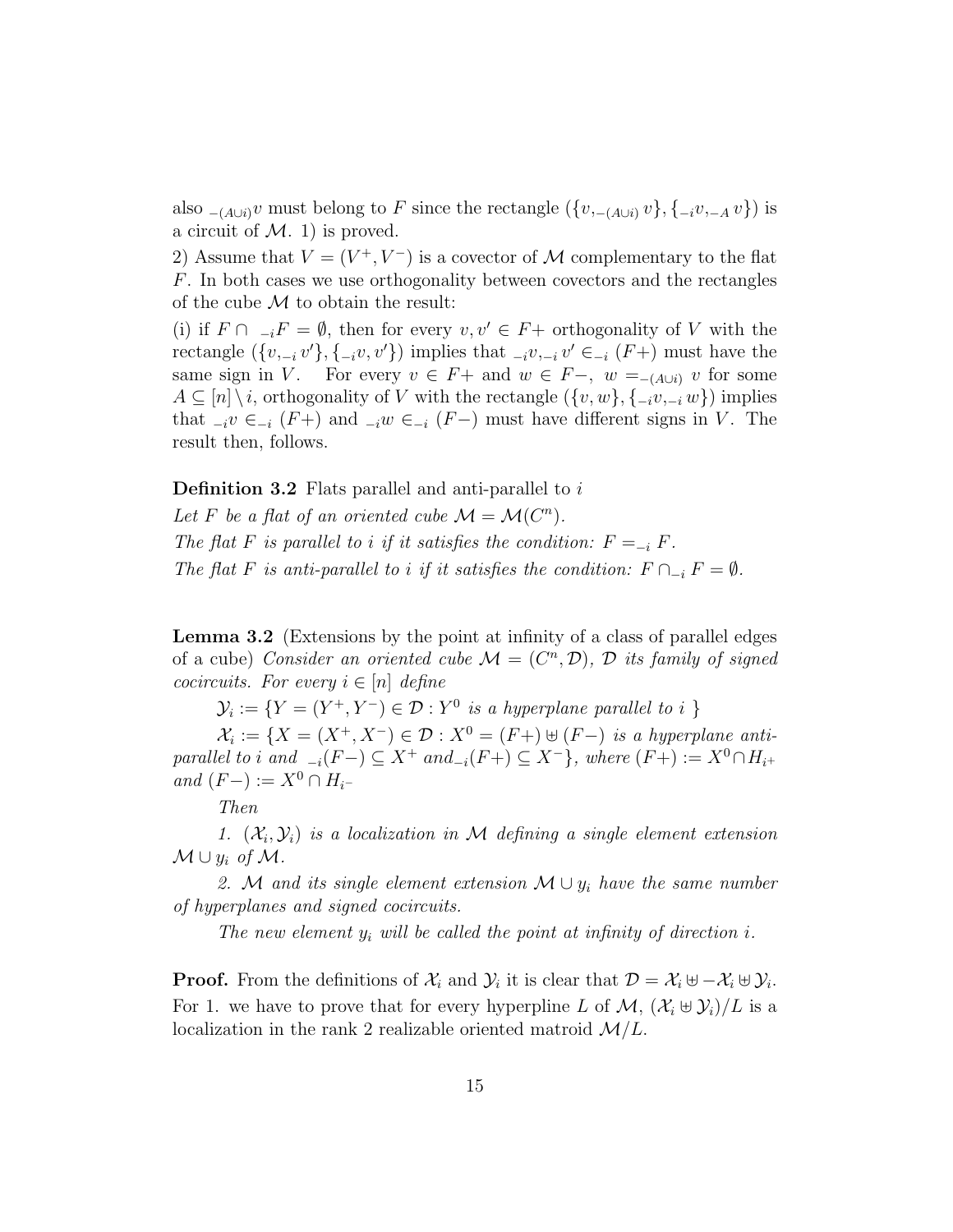Let  $L$  be a hyperline of  $M$ .

Case 1) If L is parallel to i then, by Lemma 3.1, every hyperplane containing L is also parallel to i and in this case  $(\mathcal{X}_i \oplus \mathcal{Y}_i)/L = \mathcal{Y}_i/L = \mathcal{D}/L$ , and  $y_i$  is a loop in  $\mathcal{M}/L$ .

Case 2) If L is anti-parallel to i then  $L \cap L = \emptyset$ . Consider  $v \in L$  and the hyperplane  $H = cl_{\mathcal{M}}(L \cup_{-i} v), v \in L$ . Since for every  $w \in L \setminus v$ , the set  $\{v, w, _{-i}v, _{-i}w\}$  is a circuit of M we conclude that  $H = L \cup _{-i}L$  and therefore  $H$  is the unique hyperplane parallel to i that contains  $L$ . Moreover, for every hyperplane anti-parallel to  $i$ , containing  $L$ , its complementary signed cocircuit  $X = (X^+, X^-)$  in  $\mathcal{X}_i$  is the signed cocircuit that satisfies the condition  $_{-i}(L-) \subseteq X^+$  and  $_{-i}(L+) \subseteq X^-$ , where  $(L+) := L \cap H_{i^+}$  and  $(L-) := L \cap H_{i^-}.$  The localization of the new point  $y_i$  in  $\mathcal{M}/L$  is represented in the next figure, clearly a localization in  $\mathcal{M}/L$ .



Figure 2: Localization of  $y_i$  in  $\mathcal{M}/L$ 

Now consider 2. By definition of the extension  $\mathcal{M} \cup y_i$ , for every  $X =$  $(X^+, X^-) \in \mathcal{X}_i$  the signed set  $X + y_i = (X^+ \cup y_i, X^-)$  is a signed cocircuit of  $\mathcal{M} \cup y_i$  and its complement of  $(X + y_i)^0 = X^0$  is a hyperplane of both  $\mathcal M$  and  $\mathcal{M} \cup y_i$ . For every pair of opposite signed cocircuits  $\pm Y = (Y^+, Y^-) \in \mathcal{Y}_i$ , its complement,  $Y^0$ , in  $C^n$  is a hyperplane of M and in  $C^n \cup y_i$ ,  $Y^0 \cup y_i$ , is a hyperplane of  $\mathcal{M} \cup y_i$ .

We claim that  $\mathcal{M} \cup y_i$  has no other hyperplanes. Any other hyperplane of  $\mathcal{M} \cup y_i$  would be of the form  $L \cup y_i$  for some hyperline L of  $\mathcal{M}$ . There is no such hyperplane if L is parallel to i, because in this case  $y_i \in L$ . On the other hand if L is anti-parallel to i the unique hyperplane of  $\mathcal{M} \cup y_i$  that contains  $y_i$  is the hyperplane  $H = L \cup_{-i} L \cup y_i$  and  $H \setminus y_i$  is an hyperplane of  $M$ . The result is proved.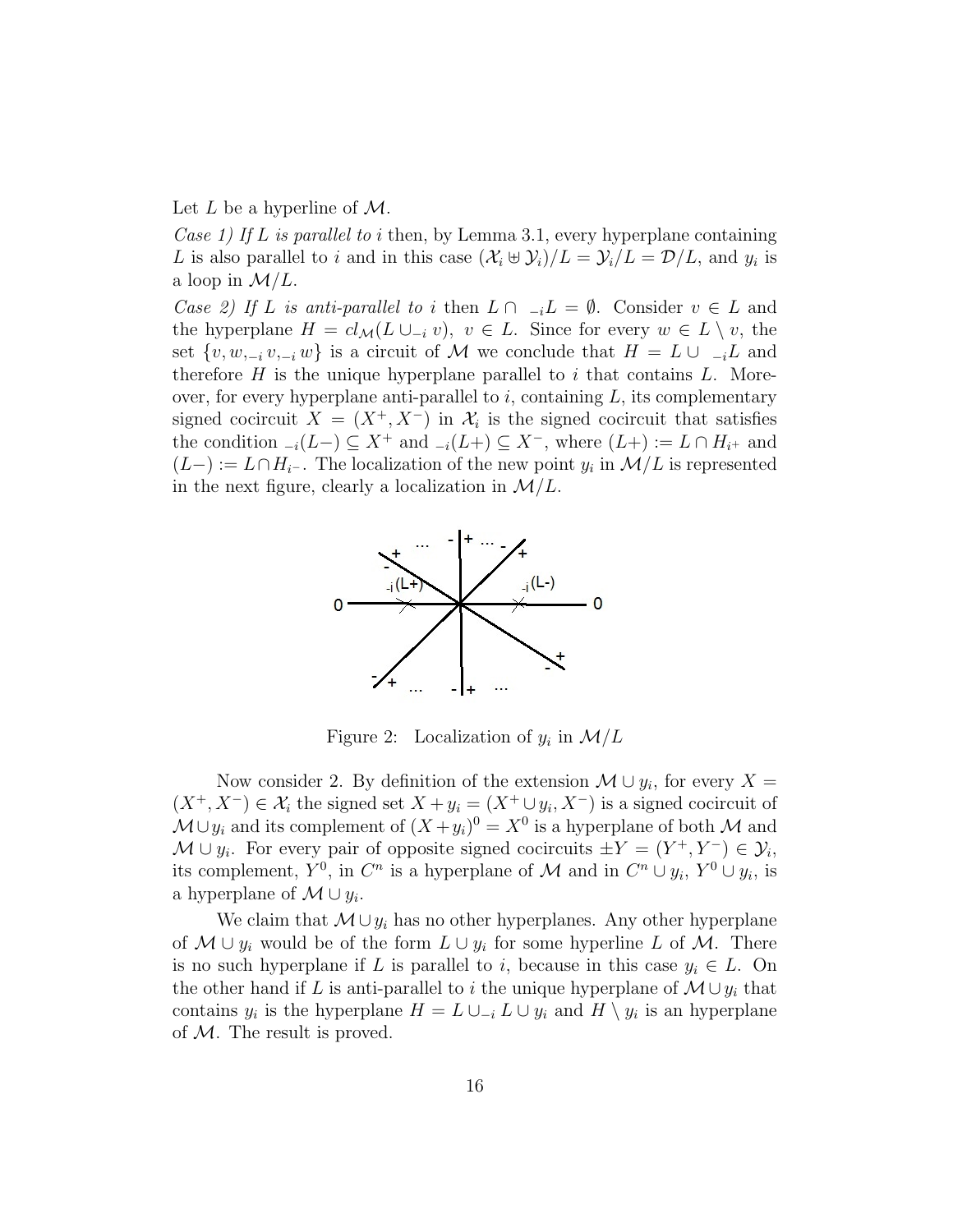**Remark.** Notice that by definition of the localization  $(\mathcal{X}_i, \mathcal{Y}_i)$  the extension  $\mathcal{M} \cup y_i$  contains as hyperplanes all the sets  $H_{j^+} \cup y_i$ ,  $H_{j^-} \cup y_i$  for  $j \neq i$ implying that for every  $v \in C^n$  the set  $\{v, _{-i}v, y_i\}$  is a circuit and a flat of  $\mathcal{M} \cup y_i$ . Moreover, supposing that  $v \in H_{i^+}$  the signature of this circuit must be  $\pm C$  where  $C = (\{-i, y_i\}, \{v\})$  since for every hyperline L intersection of a facet  $H_{j^{\epsilon}}$  with  $H_i^+$  $i_i^+$ ,  $y_i$  is placed in every hyperplane containing L, opposite to  $_{-i}L = H_{j^{\epsilon}} \cap H_{i^{-}}$ .

Proof of Theorem 3.1. In Proposition 3.2 we proved that the restriction to  $\mathcal{D}_1^+$  of any adjoint of  $O_n$ , with respect to  $\mathcal{D}_1$  is an oriented cube.

In order to prove the theorem we consider an oriented cube,  $\mathcal{M} =$  $\mathcal{M}(C^n)$  and prove that it can be extended, in a unique way, to an oriented matroid isomorphic to an adjoint of the cross-polytope.

By Lemma 3.2  $M$ , admits a single element extension by a new point  $y_i$ , the point at infinity in direction i.

To conclude the proof of the Theorem we have to prove that the  $n$ single-element extensions  $y_1, \ldots, y_n$  of the cube M are compatible, resulting in a unique oriented matroid  $\mathcal{M}(C^n \cup \{y_1, \ldots, y_n\})$  that is isomorphic to an adjoint of  $O_n$ .

Since no single-element extension by a point  $y_i$  creates new hyperplanes (Lemma 3.2), we can perform successively, in any order, the n elementary extensions by elements  $y_i$ . Note, that the description of the localizations defining the extension of the oriented matroid  $\mathcal{M}(C^n \cup \{y_{i_1}, y_{i_2}, \ldots, y_{i_k}\}), k < k$ n by  $y_{i_{k+1}}$  is exactly the same localization that describes the single element extension of  $\mathcal{M}(C^n)$  by  $y_{i_{k+1}}$ .

When the  $n-th$  extension by an element  $y_{i_n}$  is completed, independenly of the order, we obtain the same matroid  $\mathcal{M}(C^n \cup \{y_1, \ldots, y_n\})$ .

Consider the bijection  $f: C^n \cup \{y_1, \ldots, y_n\} \longrightarrow \mathcal{D}_1$  defined for every  $i \in [n]$  by  $f(y_i) = Y_i = (\{i\}, \{i'\})$ , and for every  $A \subseteq [n]$  by  $f(v_A) = X_{A'}$ . By construction, the image  $f(\mathcal{M}(C^n \cup \{y_1, \ldots, y_n\}))$  of the extended matroid  $\mathcal{M}(C^n \cup \{y_1, \ldots, y_n\})$  is an adjoint of the cross-polytope  $O_n$  with respect to  $\mathcal{D}_1$ .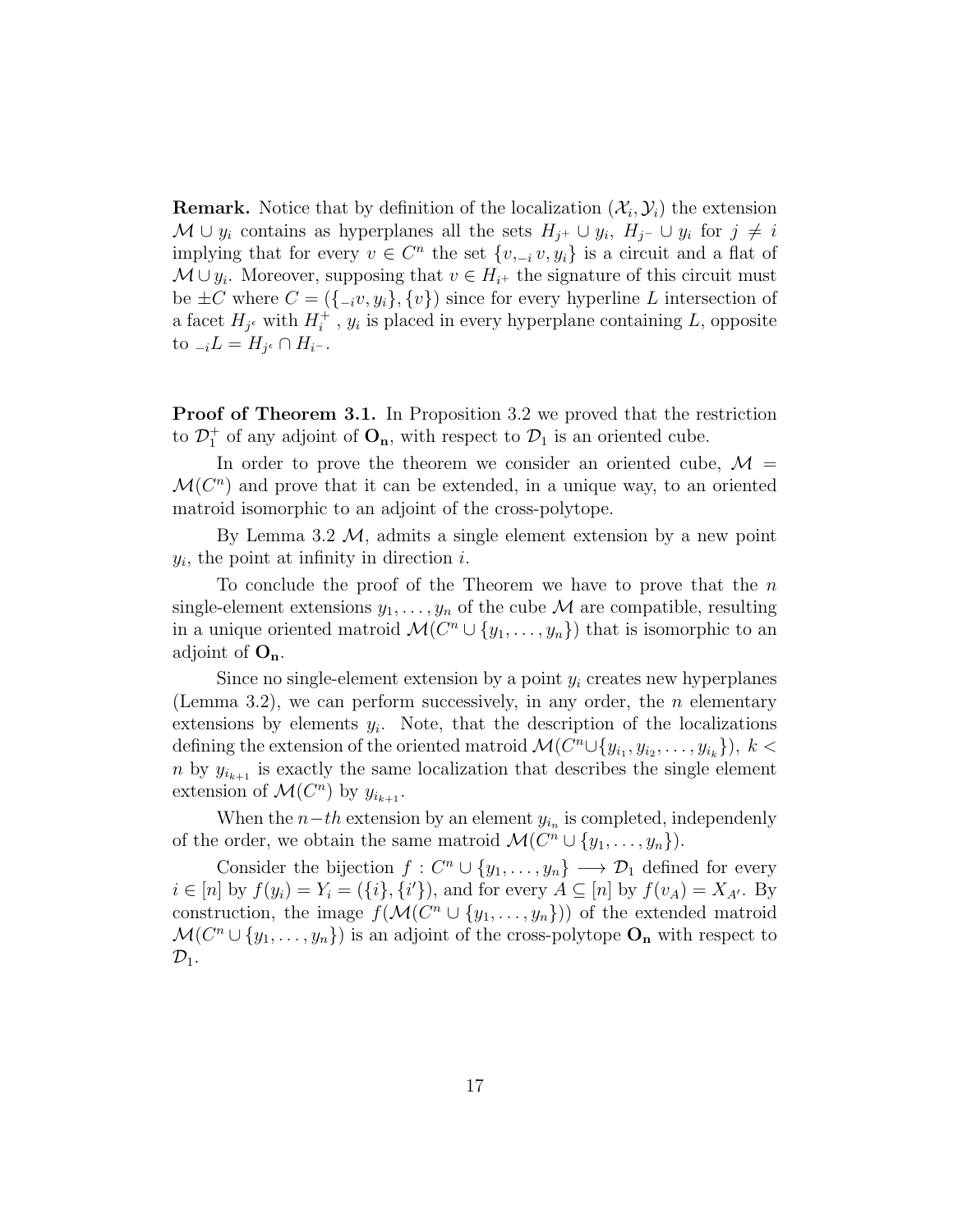**Theorem 3.2** If  $\mathcal{M}(C^n)$  is a <u>realizable</u> oriented cube then  $\mathcal{M}(C^n) \simeq \mathbf{Q}_n$ 

To prove the theorem we prove that every realization  $\mathcal{A} f f(W)$  of M can be extended to a realizable adjoint of the cross-polytope  $O_n$ . Then Theorem 2.1 ensures that  $\mathcal{M} \simeq \mathbf{Q}_n$ .

We use the next two lemmas (actually from lemma 3.4 we only need  $(i)).$ 

**Lemma 3.3** (in Theorem 1 of [\[10\]](#page-22-0) ) Let  $\mathcal{M} = \mathcal{M}(C^n)$  be an oriented cube. Then for every  $i \in [n]$  the reorientation of M obtained by reversing signs on a facet  $H_{i^-}$  is an oriented cube  $_{-H_{i^-}}\mathcal{M} =_{-H_{i^-}} \mathcal{M}(C^n)$  whose facets are the facets  $H_{i-}$ ,  $H_{i+}$  and the skew-facets  $H_{i+}$ ,  $H_{i-}$ ,  $j \in [n] \setminus i$ , of M.

**Proof.** The proof is straightforward from the definitions and is left to the reader.

**Lemma 3.4** Let  $\mathcal{M} = \mathcal{M}(C^n)$  be a realizable oriented cube of rank  $n + 1$ . Let  $W \subset \mathbb{R}^n$  be a realization of M such that  $\mathcal{M} \simeq \mathcal{A} ff(W)$  via the bijection  $\sigma: C^n \longrightarrow W$ ,  $\sigma(v_A) = w_A$  for every  $A \subseteq [n]$ . Then the following two conditions are satisfied for  $n \geq 2$ :

(i) All the line segments  $w_A w_{[n] \setminus A}$  with  $A \subseteq [n]$  meet in the same point  $O \in \mathbb{R}^n$ . The point O is a point in the interior of the polytope conv $(W)$  and will be called the center of (the realization) W.

(ii) For  $n \geq 3$ , let  $O_{i^+}$ ,  $O_{i^-} \in \mathbb{R}$  denote the centers of the facets  $H_{i^+}$ ,  $H_{i^-}$  of W, let  $S := \{O_{i^+}, O_{i^-} : i \in [n]\}\$ . Then the oriented matroid  $\mathcal{A}ff(S)$  is a cross-polytope - a polar of the the polytope  $conv(W)$ .

**Notation.** To simplify notation we use the same notation  $H_{i^+}$ ,  $H_{i^-}$ ,  $H_{ij^+}$ ,  $H_{ij}$ – for the facets and skew-facets of M and of its realization. By an *opposite* pair of points of the realization W is meant any pair of points the form  $w<sub>A</sub>$ ,  $w_{[n]\setminus A}$ .

**Proof.** (i) Let  $w_A$ ,  $w_B$  and  $w_C$ ,  $A, B, C \subseteq [n-1]$ , be three distinct points of the facet  $H_{n+}$  of  $\mathcal{M}_W := \mathcal{A}ff(W)$ . The opposite points  $w_{[n]\setminus A}$ ,  $w_{[n]\setminus B}$ and  $w_{[n]\setminus C}$  are points of the facet  $H_{n-}$ . The signed rectangle  $C(A, B)$  =  $({w_A, w_{[n] \setminus A}}, {w_B, w_{[n] \setminus B}})$  is a circuit of  $\mathcal{M}_W$  and therefore the four points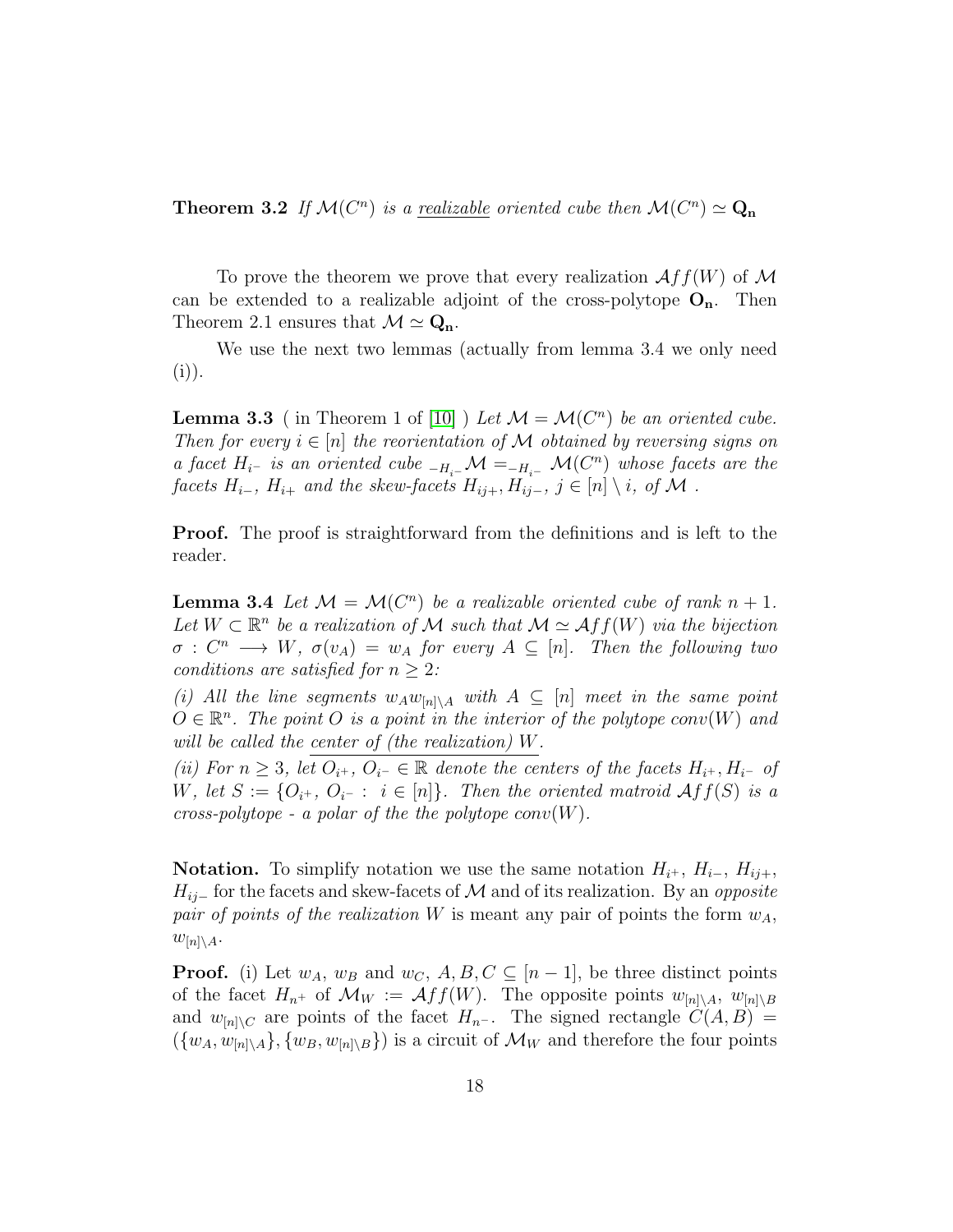are the vertices of a quadrilateral whose diagonals  $w_A w_{[n] \setminus A}$  and  $w_B w_{[n] \setminus B}$ intersect in a point  $O \in relint(w_A w_{[n] \setminus A}) \cap relint(w_B w_{[n] \setminus B}).$ 

Similarly, considering the circuits  $C(A, C) = (\{w_A, w_{[n] \setminus A}\}, \{w_C, w_{[n] \setminus C}\})$ and  $C(B, C) = (\{w_B, w_{[n] \setminus B}\}, \{w_C, w_{[n] \setminus C}\})$  we conclude that the diagonal  $w_C w_{[n] \setminus C}$  of both quadrilaterals must intersect the other diagonal. Let  $O_A$ be the intersection point of the diagonals of  $C(A, C)$  and  $O_B$  the intersection point of the diagonals of  $C(B, C)$  (Figure 3)



Figure 3:

To conclude the proof of (i) we claim that :  $O_A = O_B = O$ .

In fact, if  $O_A \neq O_B$  then the line segment  $w_Cw_{[n]\setminus C}$  would be contained in the affine plane  $\pi := aff(C(A, B))$ . On the other hand, since no cube contains three colinear points, the plane  $\pi$  would be the affine plane spanned by the points  $w_A, w_B, w_C$ . But, since  $n \geq 3$ , this affine plane is contained in the facet  $H_{n^+}$  and therefore it cannot contain points of  $H_{n^-}$ , otherwise  $rank(\mathcal{M}) < n+1$ . But this contradicts the assumption that  $C(A, B) \subset \pi$ . We conclude then that  $O_A = O_B$  and, consequently, it must be  $O_A = O_B$ O.

By definition  $O$  is in the relative interior of every line segment connecting opposite vertices of  $W$ . It is clearly a point of the convex polytope conv(W) which is in none of its facets, therefore  $O \in int(conv(W))$ .

(ii) We prove that  $O \in relint(O_{n+} O_{n-})$ , where  $O_{n+}$ ,  $O_{n-}$  are the centers of the facets  $H_{n+}$ ,  $H_{n-}$  of  $\mathcal{M}_W$ . The other cases are similar.

Let  $w_A, w_B$  be two distinct points of the facet  $H_{n^+}$  such that  $B \neq$  $A, [n-1] \setminus A$ . This is possible because  $n \geq 3$ .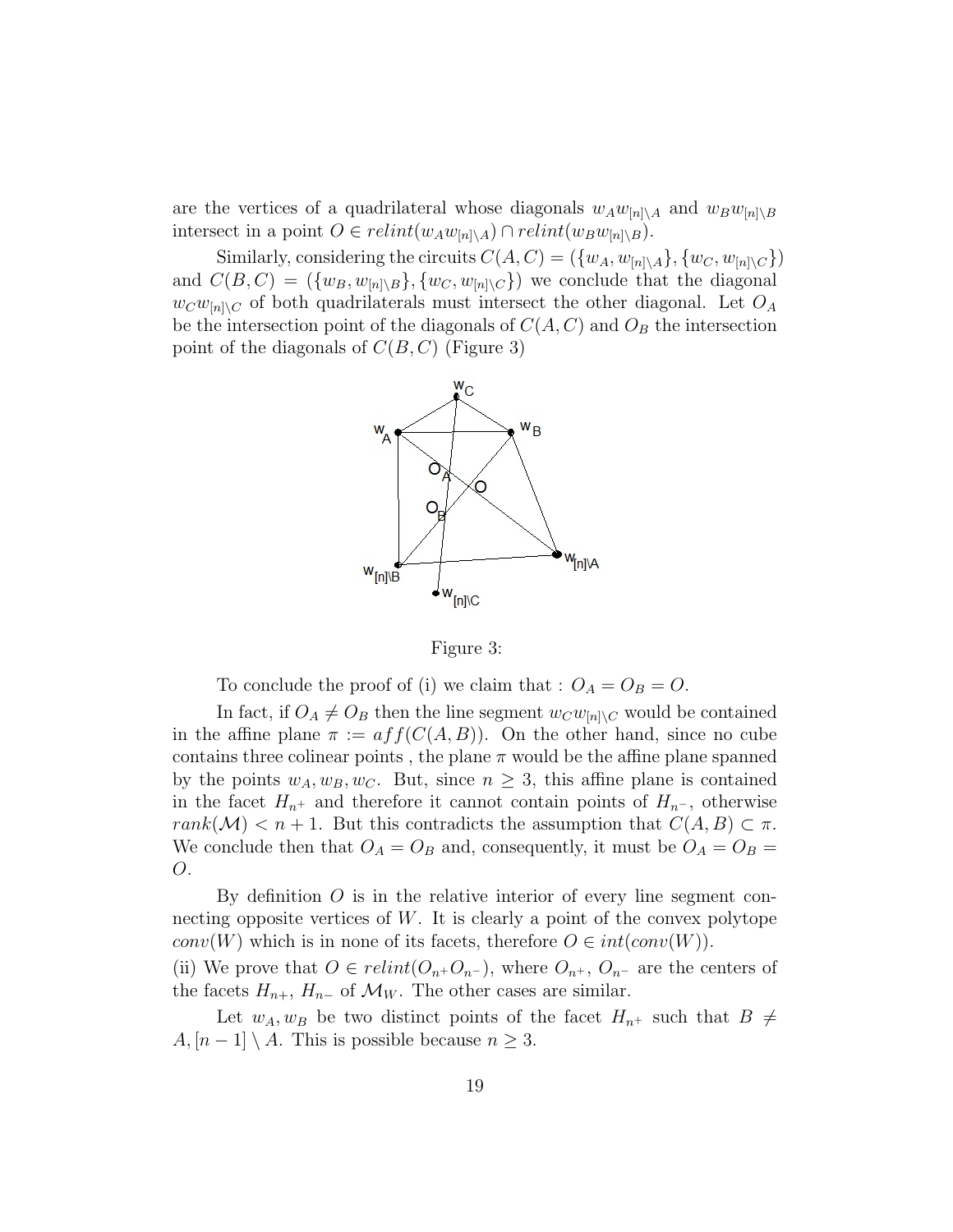Consider the circuits  $C = (\{w_A w_{[n-1] \setminus A}\}, \{w_B w_{[n-1] \setminus B}\})$  contained in  $H_{n^+}$  and  $C' = (\{w_A w_{[n] \setminus A}\}, \{w_B w_{[n] \setminus B}\})$  contained in  $H_{n^-}$ . By definition  $O_{n^+} := relint(w_A w_{[n-1] \setminus A}) \cap relint(w_B w_{[n-1] \setminus B})$  and  $O_{n^-} := relint(w_{A \cup n}w_{[n] \setminus A}) \cap$  $relint(w_{B\cup n}w_{[n]\setminus B}).$ 

Consider now the signed rectangles of  $W$  defined as:

 $D = (\{w_A, w_{[n] \setminus A}\}, \{w_{[n-1] \setminus A}, w_{A \cup n}\})$  and  $D' = (\{w_B, w_{[n] \setminus B}\}, \{w_{[n-1] \setminus B}, w_{B \cup n}\}).$ 

Denote by  $conv(D)$ ,  $conv(D')$  the quadrilaterals of  $\mathbb{R}^n$  whose vertices are the vertices of the circuits D and D'. The line segment  $O_{n+}O_{n-}$  $conv(D) \cap conv(D')$  (figure 4).



Figure 4:

On the other hand since, by definition, the center  $O$  is the intersection of the diagonals of the D and D', it follows that  $O \in relint O_{n+} O_{n-}$ .

In a similar way we conclude that  $O \in relint O_{i^+} O_{i^-}$ , for every  $i \in [n]$ , implying that  $\forall i < j \le n$   $C_{ij} = (\{O_{i^+}, O_{i^-}\}, \{O_{j^+}, O_{j^-}\})$  is a circuit of the matroid  $Aff(S)$ ,  $S = \{O_{i^+}, O_{i^-} : i \in [n]\}.$  Since the points  $O_{i^+}$  and  $O_{i^-}$ lie in the relative interior of opposite facets of the convex polytope  $conv(W)$ that has dimension n, the n vectors  $O_i$ - $O_i$ + form a basis of  $\mathbb{R}^n$  implying that for every  $i \in [n], S \setminus \{O_{i^+}, O_{i^-}\}\$  must be a hyperplane of  $\mathcal{A}ff(S)$ . This oriented matroid is an n-cross-polytope.

#### Proof of Theorem 3.2

Let  $\mathcal{M}_W = \mathcal{A}ff(W)$  be an affine realization in  $\mathbb{R}^n$  of a (realizable) oriented cube  $\mathcal{M} = \mathcal{M}(C^n)$  via the correspondence  $v_A \longrightarrow w_A \in \mathbb{R}^n$ ,  $\forall A \subseteq$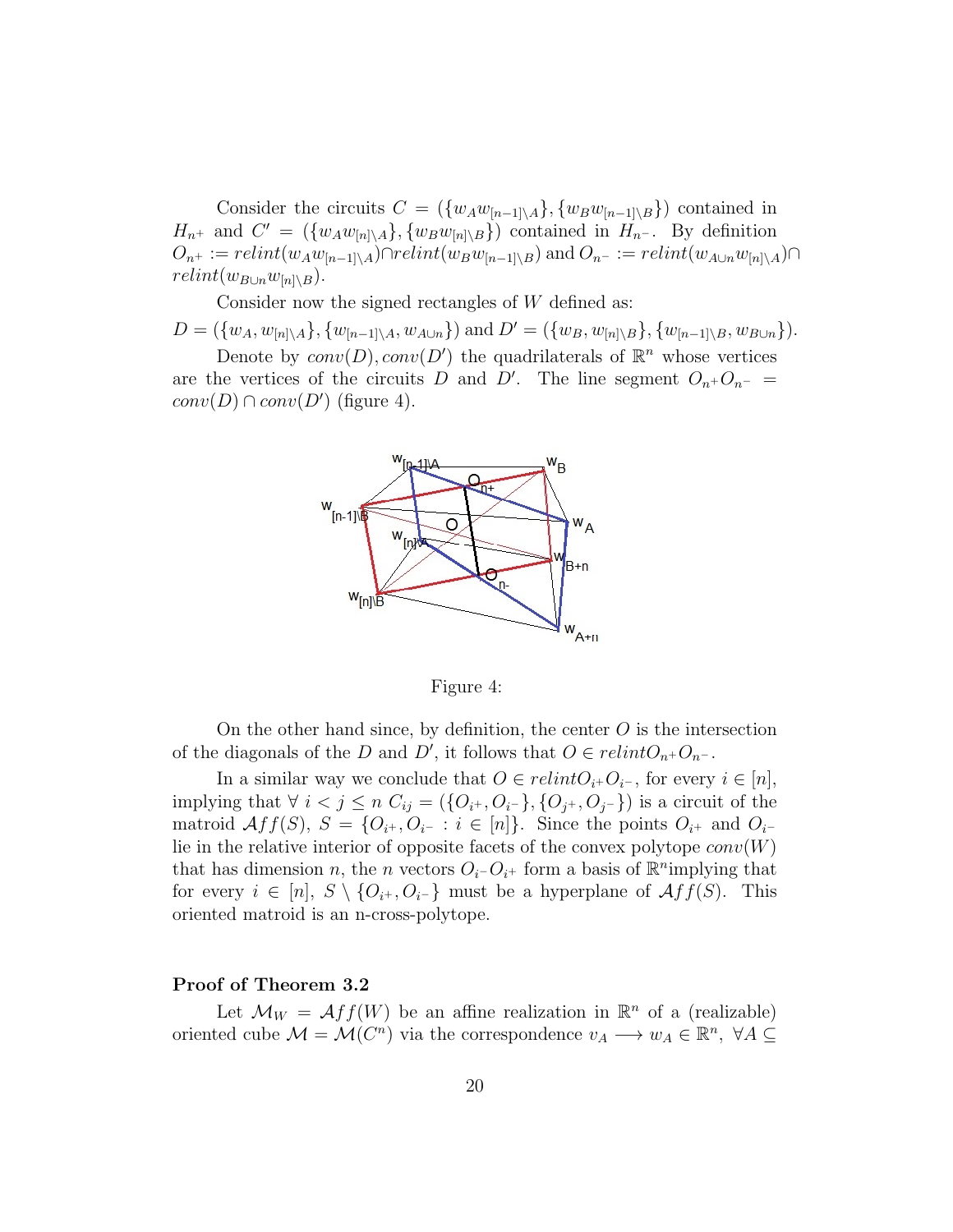[n]. By Lemma 3.3 the reorientation of  $\mathcal{M}, \mu_{H_i} \mathcal{M}$ , obtained by reversing signs on the facet  $H_{i-}$  is an oriented cube whose facets are the 2n-hyperplanes of  $\mathcal{M}$ :  $H_{i^+}, H_{i^-}, H_{ij^+}, H_{ij^-},$  for every  $j \in [n] \setminus i$ .

Considering  $\mathbb{R}^n$  as a subset of the real projective space  $\mathbb{P}_n(\mathbb{R})$ , representations of the oriented cube  $_{-H_{i-}}\mathcal{M}$  can be obtained as images  $f_i(W)$  of W under suitable projective transformation  $f_i : \mathbb{P}_n(\mathbb{R}) \longrightarrow \mathbb{P}_n(\mathbb{R})$  admissible for W. In every such representation  $f_i(W)$  of  $_{-H_i} \mathcal{M}$ , the images,  $f_i(w_A)$ ,  $f_i(w_{A\cup i})$  of the extremities of the edges  $w_Aw_{A\cup i}$  of W are opposite points of  $f_i(W)$ . By lemma 3.4 all of the line segments  $f_i(w_A)f_i(w_{A\cup i})$  meet in the center  $C_i$  of  $f_i(W)$ . Therefore all the edges of  $\mathcal{A}ff(W)$  meet in the point  $f_i^{-1}$  $i_i^{-1}(C_i) \in \mathbb{P}_n(\mathbb{R})$ . This shows that every realization  $\mathcal{A}ff(W)$  of M can be extended to a realizable adjoint of the cross-polytope. By Theorem 2.1 there is a unique realizable adjoint of the cross-polytope. By Theorem 3.1  $Aff(W)$ must be isomorphic to the real affine cube  $\mathcal{A}ff(C^n)$ .

**Remark.** Actually a suitable projective transformation  $f_i$  can be constructed in the following way, using the notation of Lemma 3.3: identify, as usual,  $\mathbb{R}^n$  with  $\mathbb{R}^n \times 1 \subseteq \mathbb{R}^{n+1}$  in such a way that the center  $O_W$  of W has coordinates (0, 1). Let  $\pi_i$  be an affine plane of  $\mathbb{R}^{n+1}$  cutting the line segment  $O_W O_{i^+}$  in such a way that it separates the points of the facet  $H_{i^-}$  and the origin of  $\mathbb{R}^n$  from the points of  $H_{i^+}$ . The projection  $f_i(W)$  from the origin  $O \in \mathbb{R}^{n+1}$  of W in the plane  $\pi$  is a representation of  $_{-H_i} \mathcal{M}$ . Let  $C_i$  be the center of  $f_i(W)$ . The point  $f_i^{-1}$  $i_i^{-1}(C_i)$  of the real projective space  $\mathbb{P}_n(\mathbb{R})$  is the meeting point of all the edges  $w_A w_{A\cup i}$  of W.

The next Theorem 3.3. is a nonoriented version of Theorem 3.2.

**Theorem 3.3** Let  $\mathcal{M}(C^n)$  be an oriented cube whose underlying matroid  $\underline{\mathcal{M}}(C^n)$  is realizable. Then  $\underline{\mathcal{M}}(C^n) \simeq \mathbf{Q}_n$ .

The proof of this Theorem is an easy consequence of Theorem 3.2 and of the following Theorem B from [\[10\]](#page-22-0):

**Theorem B**(Corollary 1.3) of [\[10\]](#page-22-0)) Let  $M(C<sup>n</sup>)$  be an oriented cube whose underlying matroid is realizable. Then every class of orientations of  $\mathcal M$  contains a unique acyclic orientation whose signed rectangles and signed cocircuits complementary of the facets and skew-facets are signed as in  $Aff(C<sup>n</sup>)$ .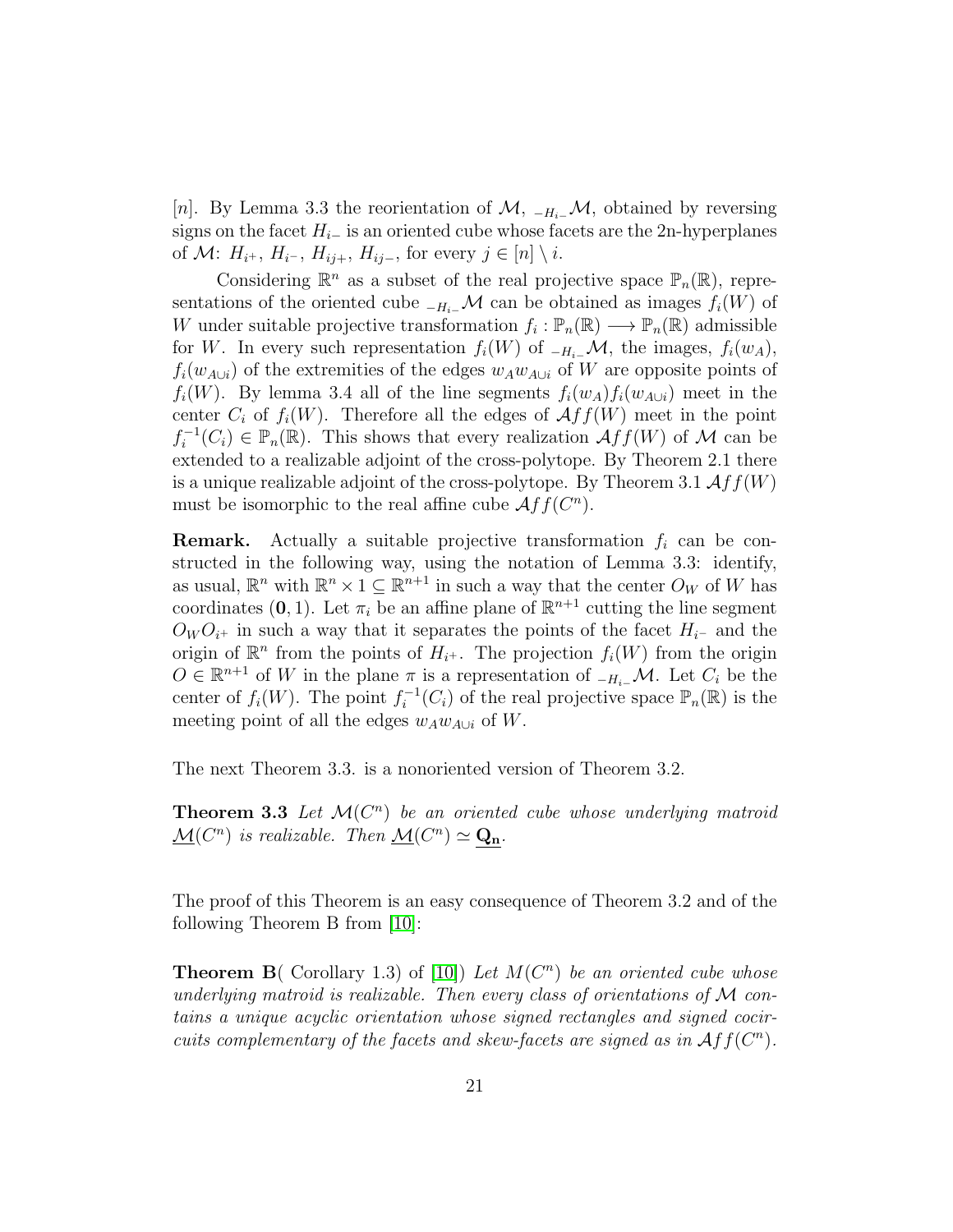**Proof of theorem 3.3.** Let  $W \subseteq \mathbb{R}^n$  be a realization of the underlying matroid. By lemma 3.4 we may assume without loss of generality that  $\mathcal{A}ff(W)$ is a realizable oriented cube. Theorem 3.2 then ensures that  $\mathcal{A}ff(W) \simeq \mathbf{Q}_n$ and the result follows.

# 4 Final Remarks

From Theorem 3.2 we know that if an oriented cube other than the real cube exists, it must be non-realizable. Moreover, from Theorem 3.3, we know that it may be non-realizable either because it is a non-realizable orientation of the real affine cube, or because its underlying matroid is a cube that is non-representable over R.

The following conjectures play a fundamental role in this context:

**Conjecture 1.** (M. Las Vergnas [\[7\]](#page-22-5)): The real affine cube  $\mathbf{Q_n}$  has a unique class of orientations. Equivalently, the canonical adjoint  $\tilde{O}_n$  of the crosspolytope  $O_n$  has a unique class of orientations.

**Conjecture 2.** (I. P. Silva [\[10\]](#page-22-0)): The real affine cube  $Q_n$  is the unique oriented cube. Equivalently, the canonical adjoint  $\tilde{O}_n$  of the cross-polytope is the unique adjoint of the cross-polytope  $O_n$ .

Several constructions and examples of (unoriented) cubes non-representable over  $\mathbb R$  are given [\[10\]](#page-22-0). All the known examples are non-orientable matroids. New families of minor-minimal excluded minors for orientability based on extensions of the cross-polytope are described in [\[12\]](#page-22-6).

### References

- <span id="page-21-2"></span>[1] A. Bachem, W. Kern, Adjoints of oriented matroids, Combinatorica, 6(1986), 299-308.
- <span id="page-21-0"></span>[2] Björner, M. Las Vergnas, B. Sturmfels, N. White, G. Ziegler, Oriented Matroids, Encyclopedia of Math. Appl., vol. 46, Cambridge University Press, 1993.
- <span id="page-21-1"></span>[3] R. Bland, M. Las Vergnas, Orientability of matroids, J. Combinatorial Theory, Ser. B, 24 (1978), 94-123.